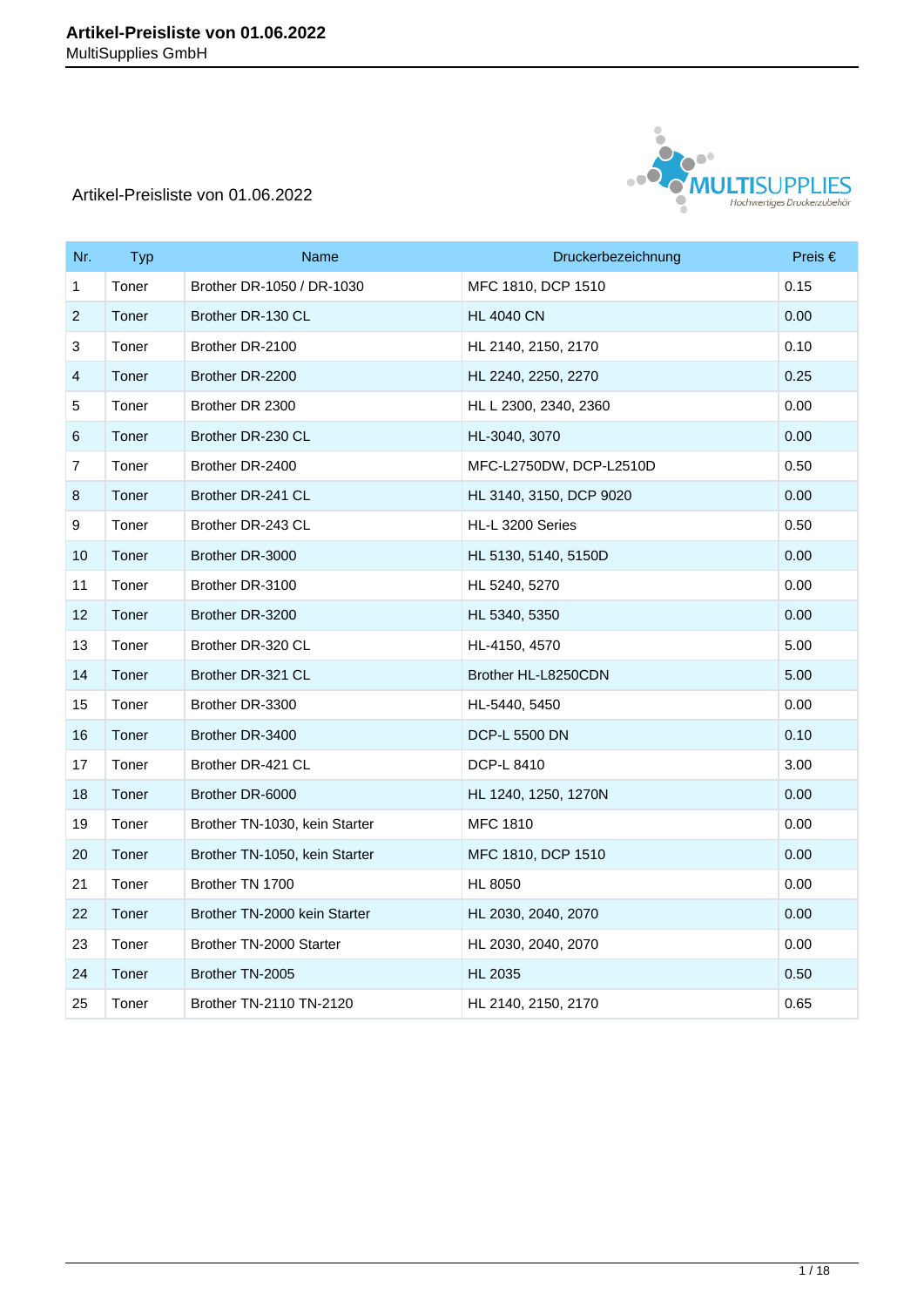| Nr. | <b>Typ</b> | Name                                                                | Druckerbezeichnung      | Preis $\in$ |
|-----|------------|---------------------------------------------------------------------|-------------------------|-------------|
| 26  | Toner      | Brother TN-2120 TN-2110 Starter                                     | HL 2140, 2150, 2170     | 0.25        |
| 27  | Toner      | Brother TN-2210 TN-2220                                             | HL 2240, 2250, 2270     | 0.65        |
| 28  | Toner      | Brother TN-2220 / TN-2210 Starter                                   | HL 2240, 2250, 2270     | 0.25        |
| 29  | Toner      | Brother TN-230 alle Farben                                          | HL 3040, 3070           | 0.25        |
| 30  | Toner      | <b>Brother TN-230 Starter</b>                                       | HL 3040, 3070           | 0.25        |
| 31  | Toner      | Brother TN-2310                                                     | HL-L 2300 Series        | 0.65        |
| 32  | Toner      | Brother TN-2310/2320 Starter                                        | HL-L 2300 Series        | 0.50        |
| 33  | Toner      | Brother TN-2320                                                     | HL-L 2300 Series        | 0.65        |
| 34  | Toner      | Brother TN-241. TN-242, TN-245,<br>TN-246 alle Farben, kein Starter | HL 3140, 3170           | 1.00        |
| 35  | Toner      | Brother TN-2410 / TN-2420                                           | DCP-L2550DN, HL-L2375DW | 0.65        |
| 36  | Toner      | Brother TN-2410 / 2420 Starter                                      | HL-L 2310/2350          | 0.10        |
| 37  | Toner      | Brother TN-241 / TN-242 / TN-245 /<br>TN-246 Starter                | HL 3142 / 3172          | 0.50        |
| 38  | Toner      | Brother TN-243 / TN-247                                             | HL-L 3200 Series        | 1.00        |
| 39  | Toner      | Brother TN-243 TN-247 Starter                                       | HL-L 2312/2352          | 0.50        |
| 40  | Toner      | Brother TN-3030 TN-3060                                             | HL 5130, 5140, 5150D    | 0.00        |
| 41  | Toner      | Brother TN-3130 / TN-3170                                           | HL 5240, 5270           | 0.00        |
| 42  | Toner      | Brother TN-320 kein Starter                                         | HL 4150, 4570           | 0.65        |
| 43  | Toner      | Brother TN-321 alle Farben                                          | HL-L 8250, 8300         | 0.65        |
| 44  | Toner      | Brother TN-3230, TN-3280                                            | HL 5340, 5350           | 0.25        |
| 45  | Toner      | Brother TN-325                                                      | HL 4150, 4570           | 0.65        |
| 46  | Toner      | Brother TN-325 Starter /<br>328/326/328/329/321 Starter             | HL 4150 / 4570          | 0.25        |
| 47  | Toner      | Brother TN-326 alle Farben, kein Starter                            | HL-L 8250, 8300         | 0.65        |
| 48  | Toner      | Brother TN-328 alle Farben kein Starter                             | HL-4150, 4570           | 0.65        |
| 49  | Toner      | Brother TN-329 alle Farben, kein Starter                            | MFC-L 8600, 8850        | 0.65        |
| 50  | Toner      | Brother TN-3330 kein Starter                                        | HL-5440, 5450           | 0.00        |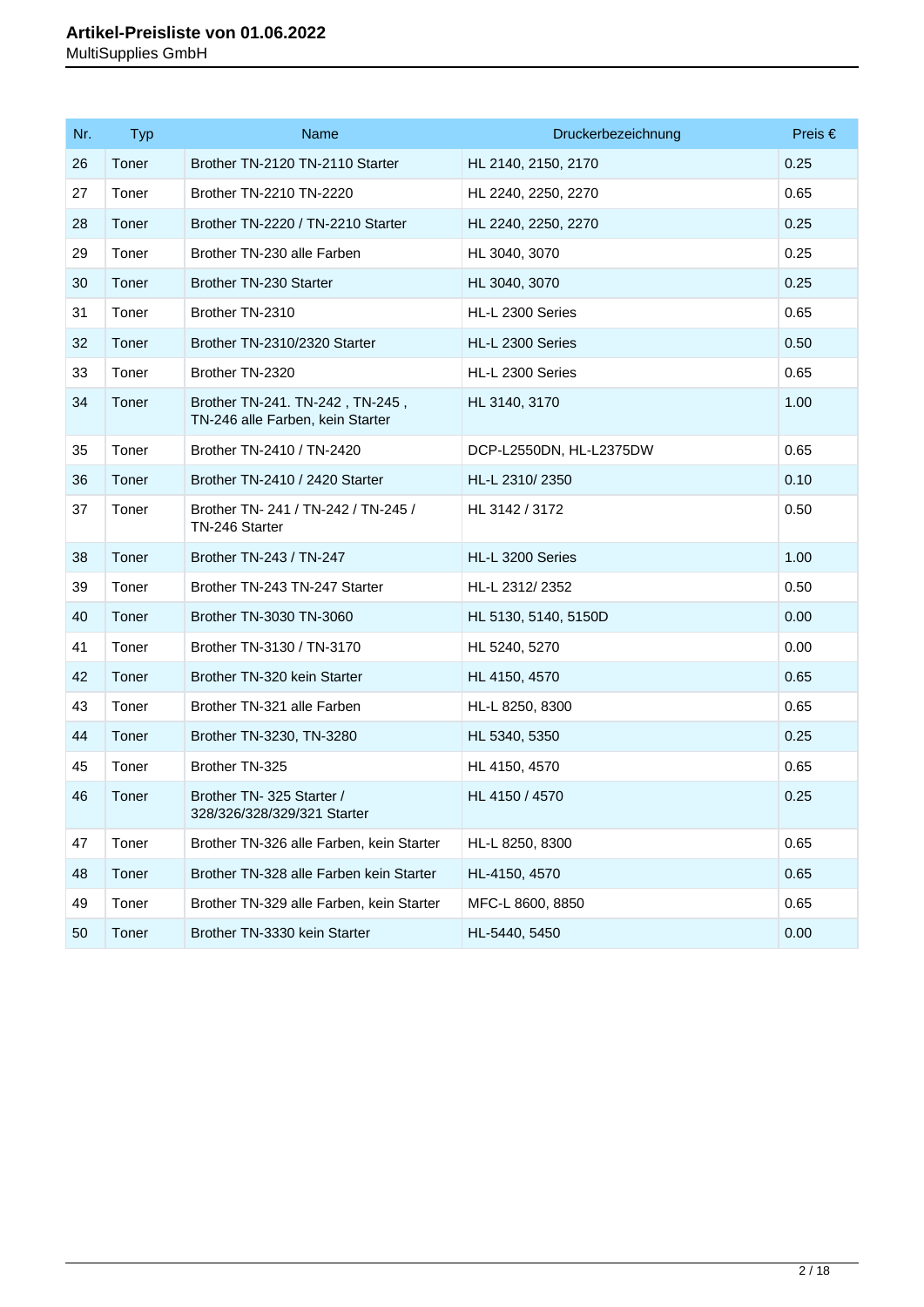| Nr. | <b>Typ</b> | Name                                     | Druckerbezeichnung                     | Preis $\in$ |
|-----|------------|------------------------------------------|----------------------------------------|-------------|
| 51  | Toner      | Brother TN-3380 kein Starter             | HL-5440, 5450                          | 0.00        |
| 52  | Toner      | Brother TN-3390 kein Starter             | HL-5440, 5450                          | 0.00        |
| 53  | Toner      | Brother TN-3430 kein Starter             | HL-L 5000 Series                       | 0.65        |
| 54  | Toner      | Brother TN-3480 kein Starter             | HL-L 5000 Series                       | 0.65        |
| 55  | Toner      | Brother TN-3512 kein Starter             | HL-L 5000 Series                       | 0.65        |
| 56  | Toner      | Brother TN-3520 kein Starter             | HL-L 5000 Series                       | 0.25        |
| 57  | Toner      | Brother TN-421 kein Starter              | DCP-L 8410                             | 0.65        |
| 58  | Toner      | Brother TN-423 kein Starter              | <b>DCP-L 8410</b>                      | 0.65        |
| 59  | Toner      | Brother TN421/TN423/TN426 Starter        |                                        | 0.65        |
| 60  | Toner      | Brother TN-426                           | <b>HL-L 8360</b>                       | 0.65        |
| 61  | Toner      | Brother TN-6300, 6600                    | HL 1240, 1250, 1270N                   | 0.00        |
| 62  | Toner      | Brother TN-900 alle Farben, kein Starter | <b>MFC-L 9550</b>                      | 0.00        |
| 63  | Toner      | Brother TN-910 kein Starter              | HL-L 9310                              | 0.15        |
| 64  | Toner      | Brother TN-910 alle Farben Starter       | HL-9310                                | 0.25        |
| 65  | Toner      | Canon Cartridge 039                      | LBP-351 / Alternative zu HP CF281a     | 0.00        |
| 66  | Toner      | Canon Cartridge 039H                     | LBP-351 / Alternative zu: HP CF281X    | 0.00        |
| 67  | Toner      | Canon Cartridge 040                      | LBP-710 / Alternative zu: HP CF360-63X | 0.10        |
| 68  | Toner      | Canon Cartridge 040H                     | LBP-710 / Alternative zu: HP CF360-63A | 0.10        |
| 69  | Toner      | Canon Cartridge 041                      | LBP-312 / Alternative zu HP CF287A     | 0.10        |
| 70  | Toner      | Canon Cartridge 041H                     | LBP-312 / Alternative zu HP CF287X     | 0.10        |
| 71  | Toner      | Canon Cartridge 045                      | LBP-611 / Alternative zu HP CF400A     | 0.50        |
| 72  | Toner      | Canon Cartridge 045 H                    | LBP-611 / Alternative zu HP CF400X     | 0.50        |
| 73  | Toner      | Canon Cartridge 046                      | LBP-653 /Alternative zu HP CF410A      | 0.25        |
| 74  | Toner      | Canon Cartridge 046H                     | LBP- 653 / Alternative zu HP CF410X    | 0.00        |
| 75  | Toner      | Canon Cartridge 047                      | LBP-112 / Alternative zu HP CF217A     | 0.50        |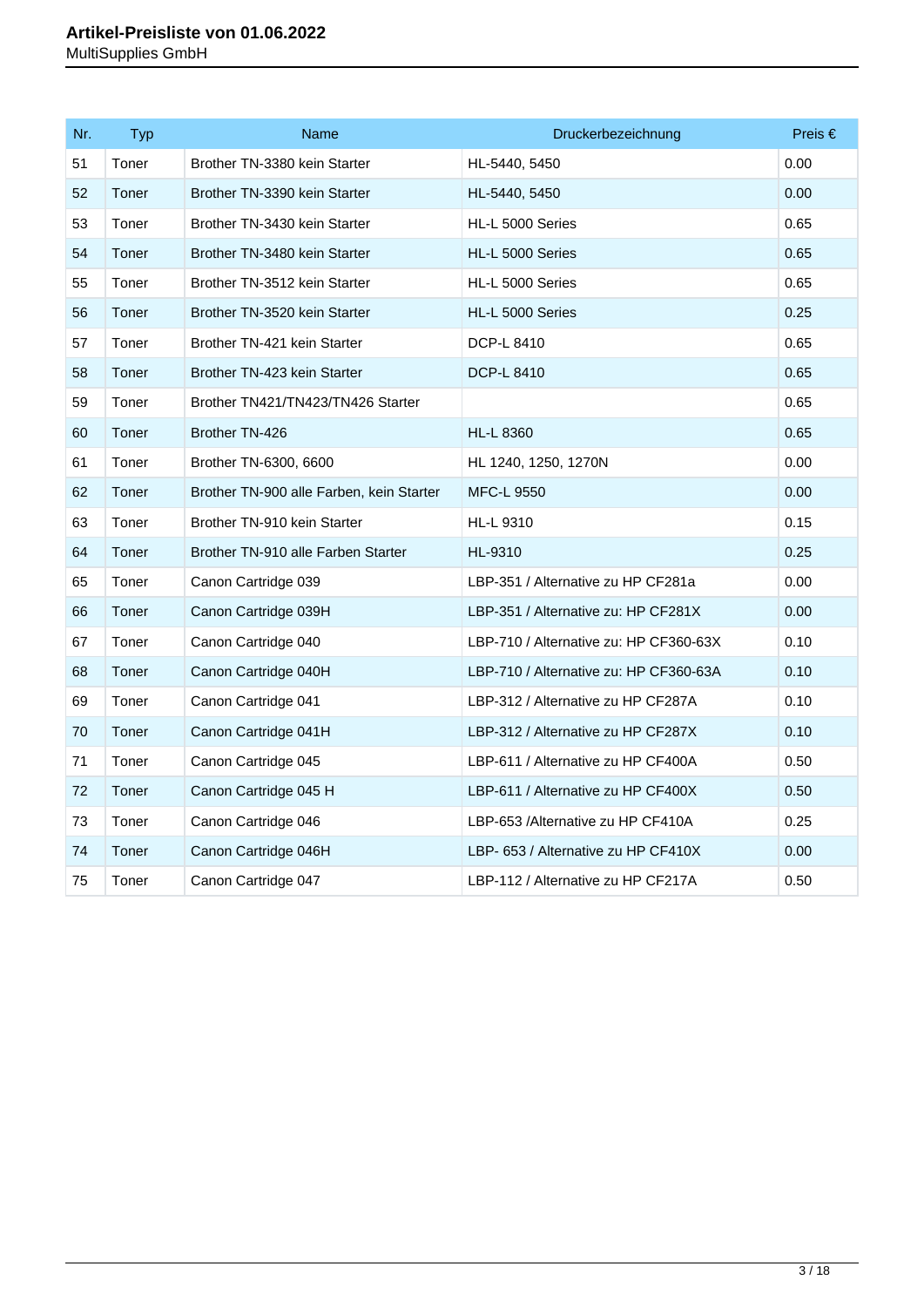| Nr. | <b>Typ</b> | Name                            | Druckerbezeichnung                    | Preis $\in$ |
|-----|------------|---------------------------------|---------------------------------------|-------------|
| 76  | Toner      | Canon Cartridge 051             | LBP-162 / Alternative zu HP CF230a    | 0.50        |
| 77  | Toner      | Canon Cartridge 051H            | LBP-162 / Alternative zu HP CF230X    | 1.00        |
| 78  | Toner      | Canon Cartridge 052             | LBP-214 / Alternative zu: HP CF226X   | 0.25        |
| 79  | Toner      | Canon Cartridge 052H            | LBP-214 / Alternative zu: HP CF226A   | 0.25        |
| 80  | Toner      | Canon Cartridge 057             | LBP-223 / Alternative zu: HPCF259A    | 0.00        |
| 81  | Toner      | Canon Cartridge 057H            | LBP-223 / Alternative zu: HPCF259X    | 0.00        |
| 82  | Toner      | Canon Cartridge 509             | LBP-3500 / Alternative zu HP CFQ7516a | 0.25        |
| 83  | Toner      | Canon Cartridge 703             | LBP-3000                              | 0.00        |
| 84  | Toner      | Canon Cartridge 706             | MF 6530, 6550, 6580                   | 0.00        |
| 85  | Toner      | Canon Cartridge 707             | LBP-5000                              | 0.00        |
| 86  | Toner      | Canon Cartridge 708             | LBP-3300                              | 0.00        |
| 87  | Toner      | Canon Cartridge 708H            | LBP-3300                              | 0.00        |
| 88  | Toner      | Canon Cartridge 710             | LBP-3460                              | 0.00        |
| 89  | Toner      | Canon Cartridge 710H            | LBP-3460 / Alternative zu: HP Q6511X  | 0.00        |
| 90  | Toner      | Canon Cartridge 711             | LBP-5300                              | 0.00        |
| 91  | Toner      | Canon Cartridge 712             | LBP-3010, 3100                        | 0.00        |
| 92  | Toner      | Canon Cartridge 713             | I-Sensys LBP-3250                     | 0.00        |
| 93  | Toner      | Canon Cartridge 714             | Fax L 3000 Serie                      | 0.00        |
| 94  | Toner      | Canon Cartridge 715             | LBP-3310, 3370                        | 0.00        |
| 95  | Toner      | Canon Cartridge 715H            | LBP-3370                              | 0.00        |
| 96  | Toner      | Canon Cartridge 716 alle Farben | LBP-5050                              | 0.00        |
| 97  | Toner      | Canon Cartridge 717 C           | LBP-5400                              | 0.00        |
| 98  | Toner      | Canon Cartridge 718 alle Farben | LBP-7200                              | 0.00        |
| 99  | Toner      | Canon Cartridge 719             | LBP-6300 Alternative zu: HP CE505X    | 0.00        |
| 100 | Toner      | Canon Cartridge 719H            | LBP-6300 / Alternative zu: HP CE505A  | 0.00        |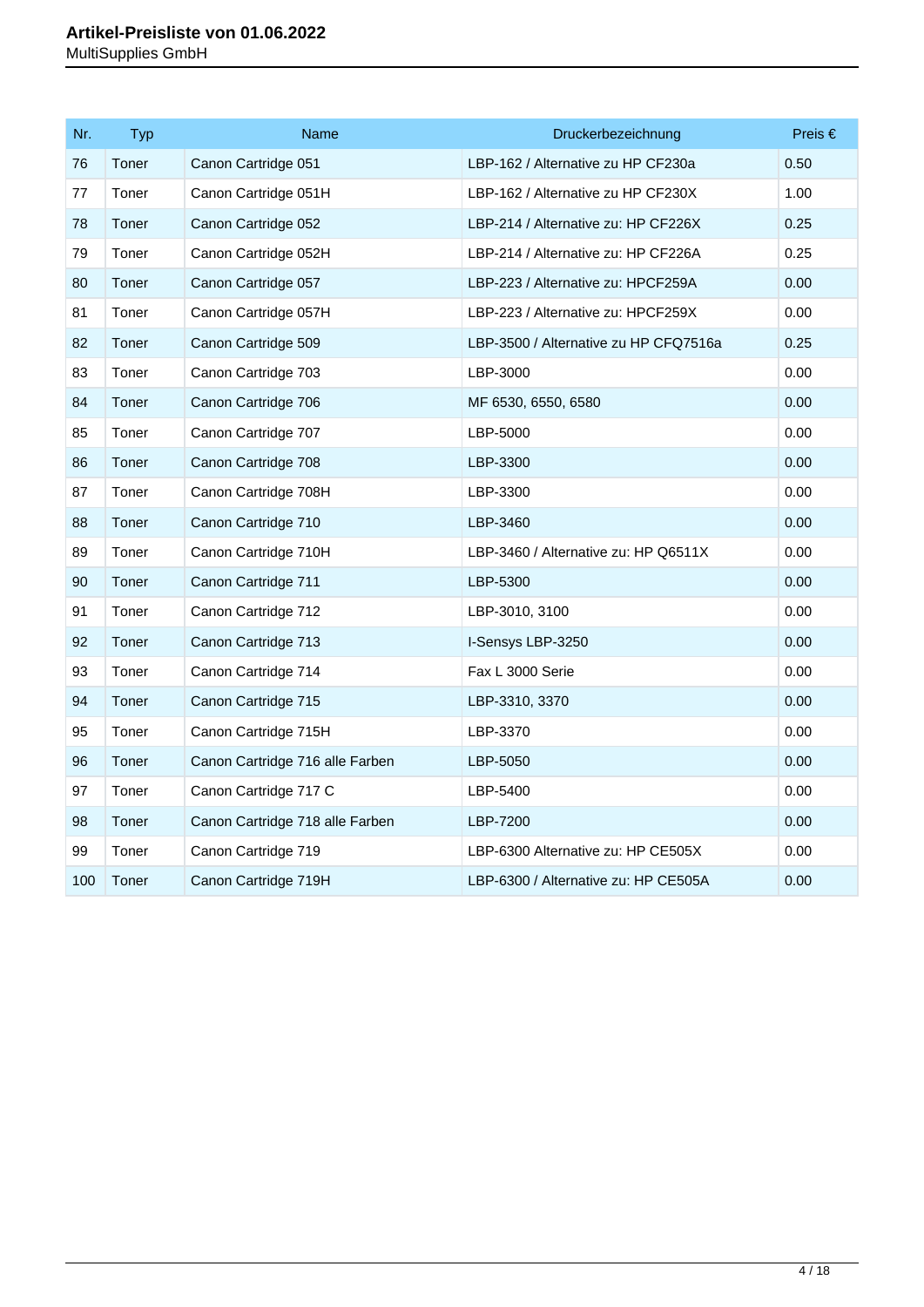| Nr. | <b>Typ</b> | Name                             | Druckerbezeichnung                                                                                        | Preis $\in$ |
|-----|------------|----------------------------------|-----------------------------------------------------------------------------------------------------------|-------------|
| 101 | Toner      | Canon Cartridge 720              | MF 6640 DN, MF 6680 DN, i-SENSYS MF 6640<br>DN, i-SENSYS MF 6680 DN / Alternative zu: HP<br><b>CE505A</b> | 0.00        |
| 102 | Toner      | Canon Cartridge 723              | LBP-7750 / Alternative zu: HP CE250A-253A                                                                 | 0.00        |
| 103 | Toner      | Canon Cartridge 723H             | LBP-7750 / Alternative zu: HP CE250X                                                                      | 0.00        |
| 104 | Toner      | Canon Cartridge 724              | LBP-6750, 6780 / Alternative zu: HP CE255A &<br><b>HP CE255X</b>                                          | 0.00        |
| 105 | Toner      | Canon Cartridge 724 H            | LBP-6750, 6780 / Alternative zu: HP CE255A &<br>HP CE255X                                                 | 0.00        |
| 106 | Toner      | Canon Cartridge 725 kein starter | LBP-6000                                                                                                  | 0.00        |
| 107 | Toner      | Canon Cartridge 725 starter      | LBP-6000                                                                                                  | 0.00        |
| 108 | Toner      | Canon Cartridge 726              | LBP-6200                                                                                                  | 0.00        |
| 109 | Toner      | Canon Cartridge 728              | MF 4410, 4430, 4450                                                                                       | 0.10        |
| 110 | Toner      | Canon Cartridge 729              | LBP-7010, 7018 / Alternative zu HP<br>CE310A-13A                                                          | 0.50        |
| 111 | Toner      | Canon Cartridge 729 starter      | LBP-7010, 7018 / Alternative zu: HP<br>CE310A-13A (Starter)                                               | 0.50        |
| 112 | Toner      | Canon Cartridge 731              | LBP-7100 / 7110                                                                                           | 0.00        |
| 113 | Toner      | Canon Cartridge 732              | LBP 7780, LBP 7780cx, i-SENSYS LBP 7780cx /<br>Alternative zu: HP CE400-03A                               | 0.25        |
| 114 | Toner      | Canon Cartridge 732H, gross      | Imageclass ImageClass LBP-7780 / Alternative<br>zu: HP CE400X                                             | 0.25        |
| 115 | Toner      | Canon Cartridge 737              | MF211, MF212W, MF216n / Alternative zu: HP<br><b>CF283X</b>                                               | 0.15        |
| 116 | Toner      | Canon E 30 France                | FC 230, 330, PC 770                                                                                       | 0.00        |
| 117 | Toner      | Canon E 30 Japan                 | FC 230, 330, PC 770                                                                                       | 0.00        |
| 118 | Toner      | Canon EP-27                      | LBP-300, 3200                                                                                             | 0.00        |
| 119 | Toner      | Canon EP-52                      | LBP-1760                                                                                                  | 0.00        |
| 120 | Toner      | Canon EP-62                      | LBP-910                                                                                                   | 0.00        |
| 121 | Toner      | Canon EP-72                      | LBP-950 / Alternative zu: HP C4182X                                                                       | 0.50        |
| 122 | Toner      | Canon EP-W                       | LBP-2460                                                                                                  | 0.20        |
| 123 | Toner      | Canon FX-10                      | Laserfax L-100, L-120                                                                                     | 0.00        |
| 124 | Toner      | Dell 593-10153                   | 1815 DN                                                                                                   | 0.00        |
| 125 | Toner      | Dell 593-10170 alle Farben       | 3110 C, 3115 C                                                                                            | 0.00        |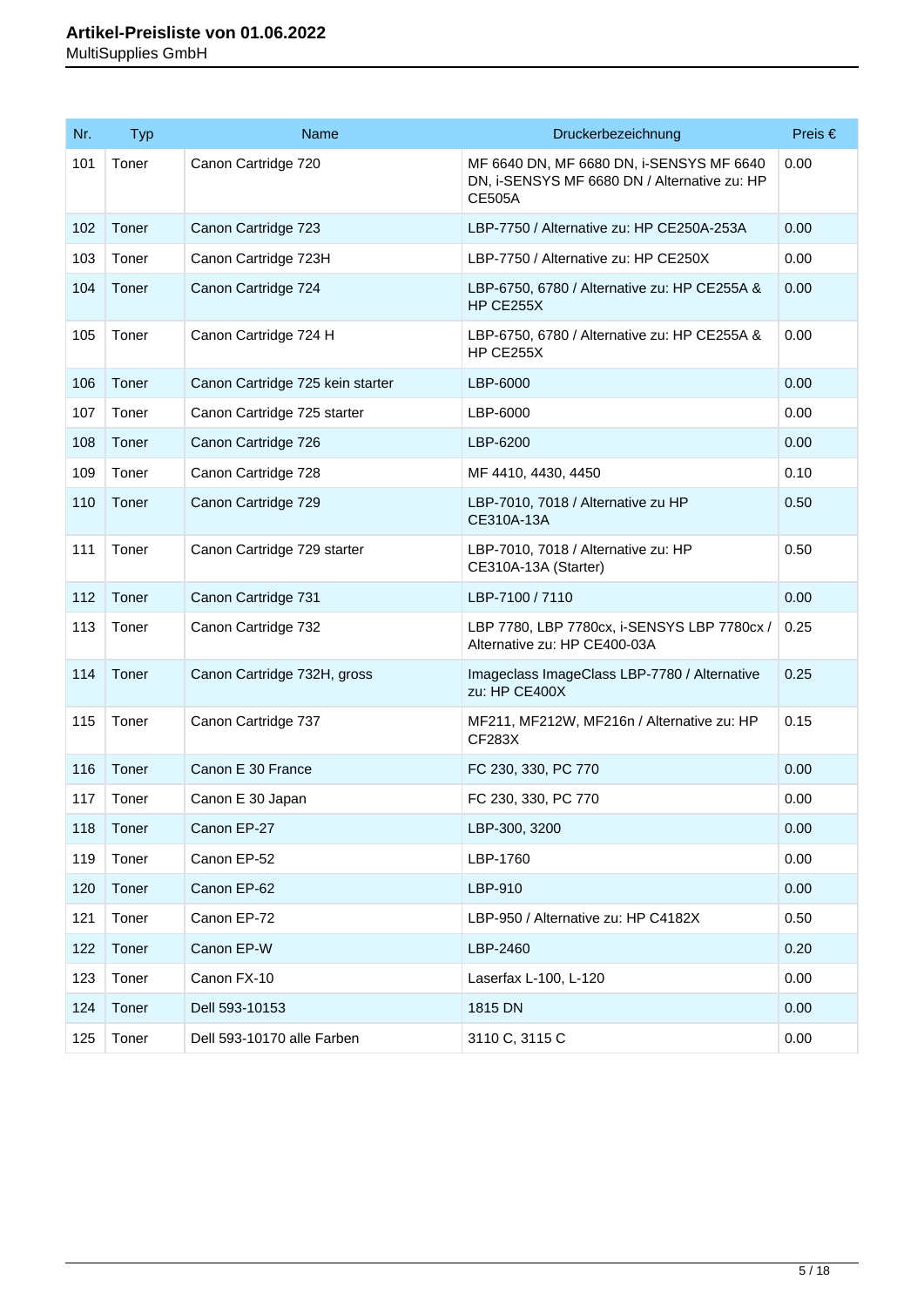| Nr. | <b>Typ</b> | <b>Name</b>                | Druckerbezeichnung                           | Preis $\in$ |
|-----|------------|----------------------------|----------------------------------------------|-------------|
| 126 | Toner      | Dell 593-10170-173         | 3110 C, 3115 C                               | 0.00        |
| 127 | Toner      | Dell 593-10493-496         | 1235 CN                                      | 0.00        |
| 128 | Toner      | Dell 593-11108             | B 1160 W, B 1160, B 1100 Series              | 0.00        |
| 129 | Toner      | Dell 593-11165-172         | <b>B 3460 DN</b>                             | 0.00        |
| 130 | Toner      | Dell 593-11183-184         | <b>B 3465 DNF</b>                            | 0.00        |
| 131 | Toner      | Epson S050166 alle Farben  | EPL 6200 Tonerkit                            | 0.00        |
| 132 | Toner      | Epson S050435 alle Farben  | Aculaser M 2000                              | 0.00        |
| 133 | Toner      | Epson S050554 alle Farben  | Aculaser C 1600, CX 16                       | 0.00        |
| 134 | Toner      | Epson s050582              | Epson Aculaser M2400, MX20                   | 0.00        |
| 135 | Toner      | Epson s050583              | M2300D, M2300DN, MX20DN, MX20DNF,<br>MX20DTN | 0.00        |
| 136 | Toner      | Epson S051099              | EPL 6200 Drumkit                             | 0.00        |
| 137 | Toner      | Epson s051108              | Epson EPL-N3000 / 3000D                      | 0.00        |
| 138 | Toner      | Epson s051111              | Epson EPL N3000, N3000D, N3000DT             | 0.00        |
| 139 | Toner      | Epson SO51158-165          | Aculaser C 2800, C 3800                      | 0.00        |
| 140 | Toner      | Epson s051170              | AcuLaser M4000 Series                        | 0.00        |
| 141 | Toner      | HP W2030A- W2033A Nr. 415a | Color LaserJet Pro M 450                     | 4.00        |
| 142 | Toner      | HP W2030X- W2033X Nr. 415x | Color LaserJet Pro M 450                     | 5.00        |
| 143 | Toner      | HP W2070A- W2073A Nr. 117a | Color LaserJet MFP 170                       | 0.10        |
| 144 | Toner      | <b>HP C3909A Nr. 09A</b>   | LaserJet 5Si, 8000                           | 0.00        |
| 145 | Toner      | <b>HP C4127A Nr. 27A</b>   | LaserJet 4000, 4050                          | 0.00        |
| 146 | Toner      | <b>HP C4127X Nr. 27X</b>   | LaserJet 4000, 4050                          | 0.00        |
| 147 | Toner      | HP C4129X Nr. 29X          | LaserJet 5000                                | 0.00        |
| 148 | Toner      | HP C4182X Nr. 82X          | LaserJet 8100 / Alternative zu: Canon EP-72  | 0.50        |
| 149 | Toner      | HP C8061A Nr. 61A          | LaserJet 4100                                | 0.10        |
| 150 | Toner      | HP C8061X Nr. 61X          | LaserJet 4100                                | 0.00        |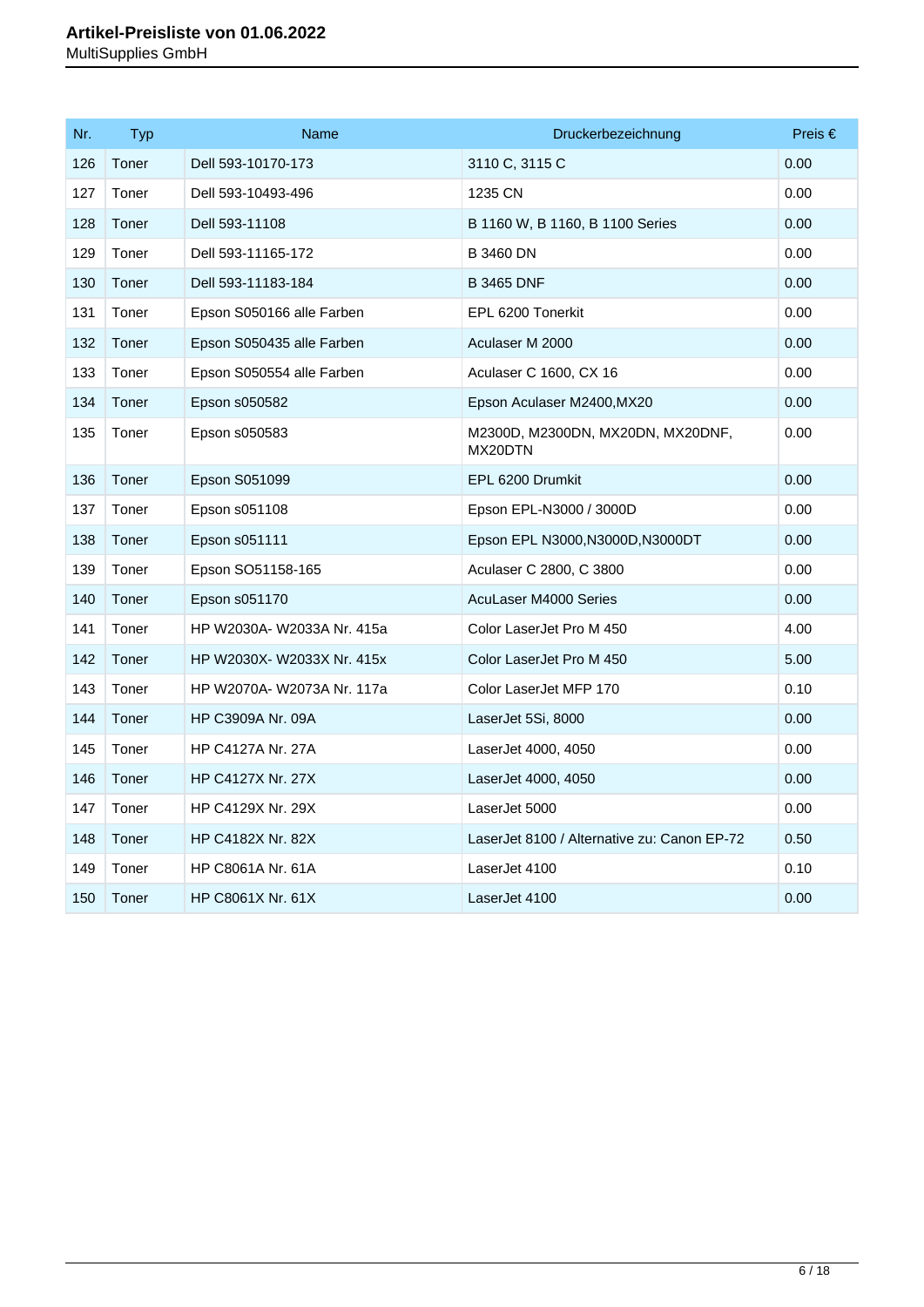| Nr. | <b>Typ</b> | Name                                                      | Druckerbezeichnung                                                              | Preis $\in$ |
|-----|------------|-----------------------------------------------------------|---------------------------------------------------------------------------------|-------------|
| 151 | Toner      | HP C8543X Nr. 43X                                         | LaserJet 9000, 9000 N                                                           | 3.50        |
| 152 | Toner      | HP C9730-3A                                               | Laser Jet 9000                                                                  | 3.50        |
| 153 | Toner      | HP CB400-03A, Nr. 642A alle Farben                        | Color LaserJet CP 4005                                                          | 4.00        |
| 154 | Toner      | <b>HP CB435A Nr. 35A</b>                                  | LaserJet P 1005, 1006                                                           | 0.00        |
| 155 | Toner      | HP CB435A Starter                                         | LaserJet P 1005, 1006                                                           | 0.00        |
| 156 | Toner      | HP CB436A Nr. 36A kein Starter                            | LaserJet P 1505, 1522                                                           | 0.00        |
| 157 | Toner      | HP CB436A Nr. 36A Starter                                 | LaserJet P 1505, 1522                                                           | 0.00        |
| 158 | Toner      | HP CB540-03A Nr. 125a alle Farben, kein<br><b>Starter</b> | Color LaserJet CP 1210                                                          | 0.50        |
| 159 | Toner      | <b>HP CC364A Nr. 64A</b>                                  | LaserJet P 4014, 4015                                                           | 0.25        |
| 160 | Toner      | <b>HP CC364X Nr. 64X</b>                                  | LaserJet P 4014, 4015                                                           | 0.25        |
| 161 | Toner      | HP CC530-533A alle Farben kein Starter                    | Color LaserJet CP 2025                                                          | 0.00        |
| 162 | Toner      | HP CC530-533A alle Farben Starter                         | Color LaserJet CP 2025                                                          | 0.00        |
| 163 | Toner      | HP CE250-53A alle Farben                                  | Color LaserJet CP 3525 / Alternative zu: Canon<br>Cartridge 723 (H)             | 0.00        |
| 164 | Toner      | HP CE250-53A alle Farben Starter                          | Color LaserJet CP 3525                                                          | 0.00        |
| 165 | Toner      | HP CE250X Nr. 504x                                        | Color LaserJet CP 3525 / Alternative: Canon<br>Cartridge 723 (H)                | 0.00        |
| 166 | Toner      | <b>HP CE255A Nr. 55A</b>                                  | LaserJet P 3015 / Alternative zu: Canon<br>Cartridge 724 & Canon Cartridge 724H | 0.00        |
| 167 | Toner      | <b>HP CE255X Nr. 55X</b>                                  | LaserJet P 3015 / Alternative zu: Canon<br>Cartridge 724 & Canon Cartridge 724H | 0.00        |
| 168 | Toner      | HP CE260-63A alle Farben                                  | Color LaserJet CP 4025                                                          | 0.10        |
| 169 | Toner      | HP CE260X, Nr. 649X                                       | Color LaserJet CP 4025                                                          | 0.10        |
| 170 | Toner      | HP CE264X alle Farben                                     | Color Laserjet CM 4540                                                          | 0.00        |
| 171 | Toner      | HP CE270-73A alle Farben                                  | Color LaserJet CP 5525                                                          | 4.00        |
| 172 | Toner      | <b>HP CE278A Nr. 78A</b>                                  | LaserJet P 1566, 1605                                                           | 0.00        |
| 173 | Toner      | HP CE278A Nr. 78A Starter                                 | LaserJet P 1566, 1605                                                           | 0.00        |
| 174 | Toner      | <b>HP CE285A Nr. 85A</b>                                  | LaserJet P 1100, 1108                                                           | 0.25        |
| 175 | Toner      | HP CE285A Nr. 85A Starter                                 | LaserJet P 1100, 1108                                                           | 0.00        |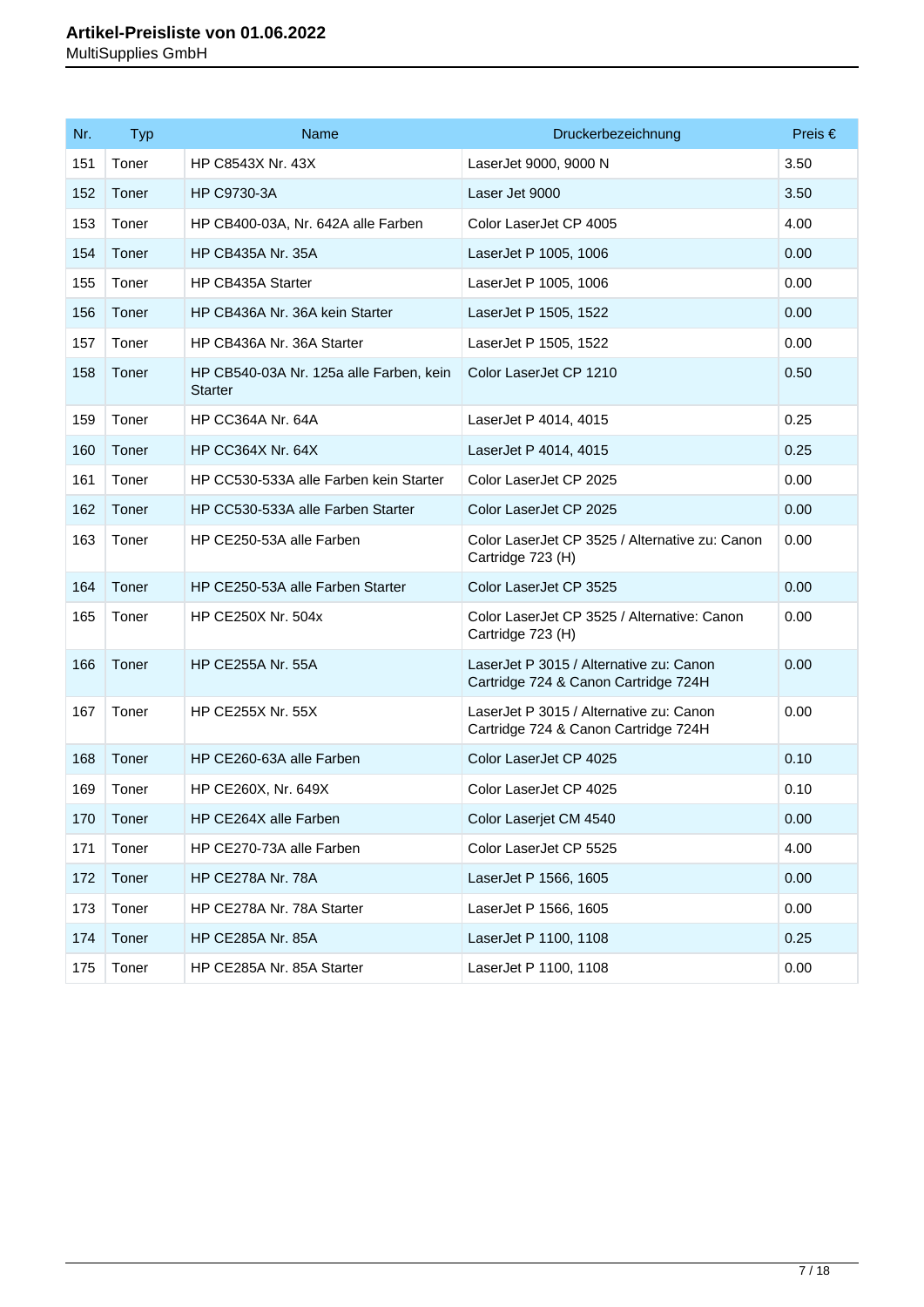| Nr. | <b>Typ</b> | Name                                                      | Druckerbezeichnung                                                                | Preis $\in$ |
|-----|------------|-----------------------------------------------------------|-----------------------------------------------------------------------------------|-------------|
| 176 | Toner      | HP CE310-13A alle Farben kein Starter                     | Color LaserJet CP 1025 / Alternative zu: Canon<br>Cartridge 729 (Starter)         | 0.50        |
| 177 | Toner      | HP CE310-13A alle Farben Starter                          | Color LaserJet CP1025 / Alternative zu: Canon<br>Cartridge 729 (Starter)          | 0.50        |
| 178 | Toner      | HP CE320A-23A alle Farben                                 | Color LaserJet CP 1525                                                            | 0.50        |
| 179 | Toner      | HP CE320-23A alle Farben Starter                          | Color LaserJet CP 1525                                                            | 0.00        |
| 180 | Toner      | HP CE340A, Nr 651A                                        | LaserJet EP 700 Color                                                             | 3.00        |
| 181 | Toner      | HP CE390A Nr. 90a                                         | LaserJet M4555MFP                                                                 | 0.00        |
| 182 | Toner      | <b>HP CE390X Nr. 90x</b>                                  | LaserJet M4555MFP                                                                 | 0.25        |
| 183 | Toner      | HP CE400A, Nr. 507A alle Farben                           | LaserJet EP 500 Color / Alternative zu: Canon<br>Cartridge 732                    | 0.25        |
| 184 | Toner      | <b>HP CE400X Nr. 507x</b>                                 | LaserJet EP 500 Color / Alternative zu: Canon<br>Cartridge 732H                   | 0.25        |
| 185 | Toner      | HP CE410-13A, Nr. 305A alle Farben kein<br><b>Starter</b> | Color LaserJet 300 Color                                                          | 0.15        |
| 186 | Toner      | <b>HP CE410X, Nr.305X</b>                                 | Color LaserJet 300 Color                                                          | 0.15        |
| 187 | Toner      | <b>HP CE505A Nr. 05A</b>                                  | LaserJet P 2055 / Alternative zu: Canon<br>Cartridge 719H und Canon Cartridge 720 | 0.00        |
| 188 | Toner      | <b>HP CE505X Nr. 05X</b>                                  | LaserJet P 2055 / Alternative zu: Canon<br>Cartridge 719                          | 0.00        |
| 189 | Toner      | HP CE740-43A alle Farben                                  | Color LaserJet CP 5225                                                            | 4.00        |
| 190 | Toner      | HP CF030-33A, alle Farben                                 | Color Laserjet CM 4540                                                            | 0.00        |
| 191 | Toner      | HP CF210-13A, Nr. 131A alle Farben kein<br><b>Starter</b> | Laserjet Pro 200 Color                                                            | 0.50        |
| 192 | Toner      | HP CF210X, Nr. 131X                                       | Laserjet Pro 200 Color                                                            | 0.50        |
| 193 | Toner      | HP CF214A, Nr. 14A                                        | Laserjet EP 700                                                                   | 0.00        |
| 194 | Toner      | HP CF214X, Nr. 14X                                        | Laserjet EP 700                                                                   | 0.00        |
| 195 | Toner      | <b>HP CF217A, Nr. 17A</b>                                 | LaserJet Pro M 201 / Alternative zu: Canon<br>Cartridge 047                       | 0.50        |
| 196 | Toner      | HP CF 217A Nr. 17A Starter                                | LaserJet Pro M 201                                                                | 0.50        |
| 197 | Toner      | HP CF 219A Drum                                           |                                                                                   | 0.00        |
| 198 | Toner      | HP CF226A                                                 | LaserJet Pro M402 MFP M426 / Alternative zu:<br>Canon Cartridge 052H              | 0.25        |
| 199 | Toner      | HP CF226X                                                 | LaserJet-Pro M402-Serie / Alternative zu: Canon<br>Cartridge 052                  | 0.25        |
| 200 | Toner      | HP CF230A                                                 | HP LaserJet Pro M203 Drucker / Alternative zu:<br>Canon Cartridge 051 (H)         | 0.50        |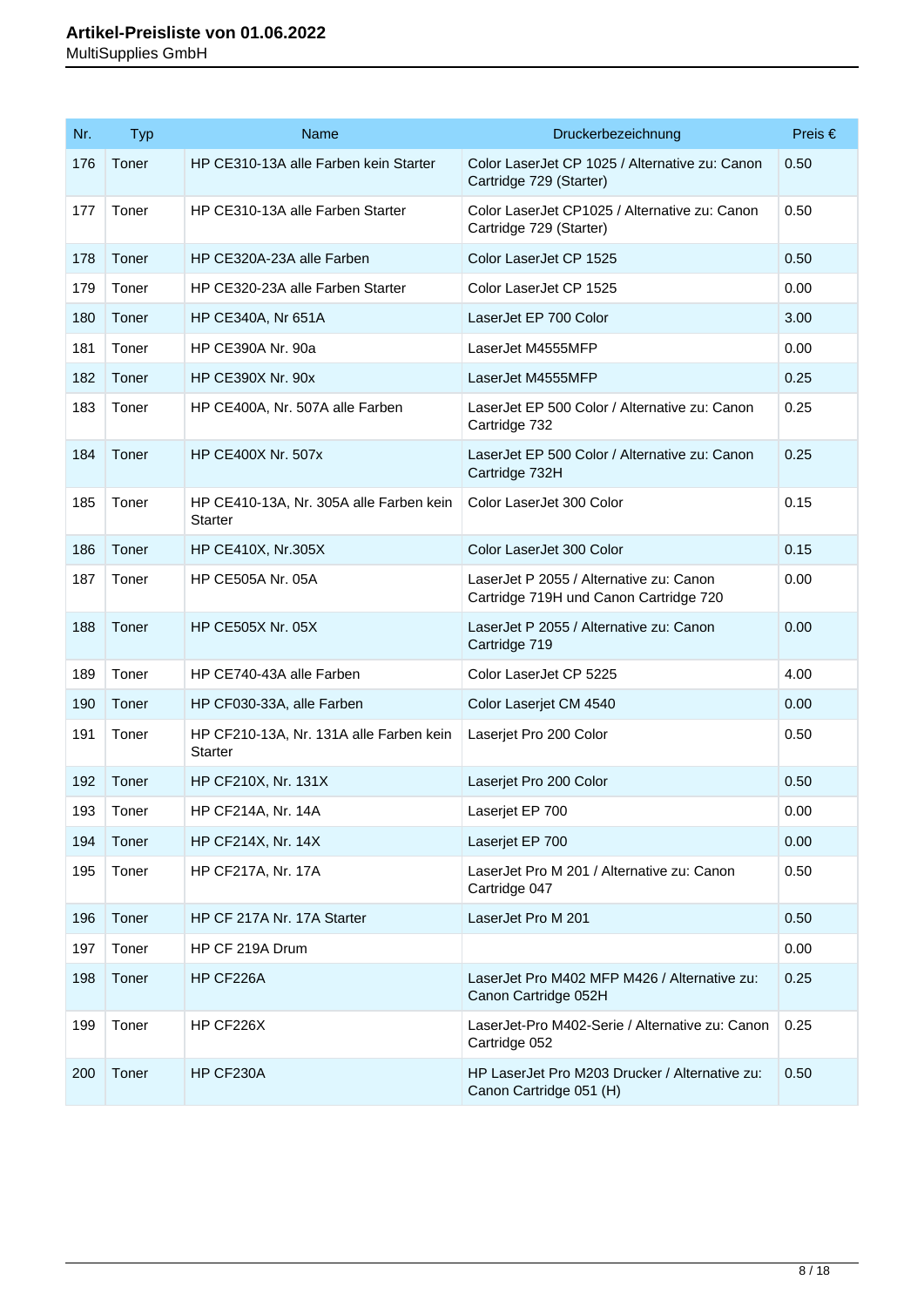| Nr. | <b>Typ</b> | Name                      | Druckerbezeichnung                                                      | Preis $\in$ |
|-----|------------|---------------------------|-------------------------------------------------------------------------|-------------|
| 201 | Toner      | HP CF 230A Starter        | LaserJet Pro M 203                                                      | 0.50        |
| 202 | Toner      | HP CF230X                 | HP LaserJet Pro M203 Drucker                                            | 1.00        |
| 203 | Toner      | <b>HP CF 232A</b>         | HP LaserJet Pro M203 Drucker                                            | 0.50        |
| 204 | Toner      | HP CF233A                 | LaserJet Ultra M 106                                                    | 0.15        |
| 205 | Toner      | HP CF237A                 | LaserJet EP M 631                                                       | 3.50        |
| 206 | Toner      | HP CF237X                 | LaserJet EP M 631                                                       | 7.00        |
| 207 | Toner      | HP CF237Y                 | LaserJet EP M 631                                                       | 1.50        |
| 208 | Toner      | HP CF244A                 | HP OfficeJet Pro 8725                                                   | 0.25        |
| 209 | Toner      | HP CF 244A Starter        | LaserJet Pro M 15                                                       | 0.00        |
| 210 | Toner      | HP CF256A                 | LaserJet MFP M 436                                                      | 2.00        |
| 211 | Toner      | HP CF256X                 | LaserJet MFP M 436                                                      | 3.00        |
| 212 | Toner      | HP CF259A                 | LaserJet Pro M 304 / Alternative zu: Canon<br>Cartridge 057             | 8.00        |
| 213 | Toner      | HP CF259X                 | LaserJet Pro M 304 / Alternative zu: Canon<br>Cartridge 057H            | 10.00       |
| 214 | Toner      | HP CF279A                 | LaserJet Pro M 12                                                       | 0.00        |
| 215 | Toner      | <b>HP CF280A, Nr. 80A</b> | Laserjet Pro 400                                                        | 0.00        |
| 216 | Toner      | HP CF280X, Nr. 80X        | Laserjet Pro 400                                                        | 0.00        |
| 217 | Toner      | <b>HP CF281A Nr. 81A</b>  | LaserJet EP M 630 / Alternative zu: Canon<br>Cartridge 039              | 0.00        |
| 218 | Toner      | <b>HP CF281X Nr. 81X</b>  | LaserJet EP M 630 / Alternative zu: Canon<br>Cartridge 039H             | 0.00        |
| 219 | Toner      | HP CF283A kein Starter    | HP LaserJet M125nw, M127fn                                              | 0.00        |
| 220 | Toner      | HP CF283X                 | HP Laserjet PRO MFP M 225 DW / Alternative<br>zu: Canon Cartridge 737   | 0.15        |
| 221 | Toner      | HP CF287A                 | LaserJet Enterprise M506dn / Alternative zu:<br>Canon Cartridge 041 (H) | 0.10        |
| 222 | Toner      | HP CF287X                 | HP LaserJet Enterprise Flow MFP M 527 c                                 | 0.10        |
| 223 | Toner      | HP CF289A                 | LaserJet EP M 507                                                       | 4.00        |
| 224 | Toner      | HP CF289X                 | LaserJet EP M 507                                                       | 5.00        |
| 225 | Toner      | HP CF289Y                 | LaserJet EP M 507                                                       | 5.00        |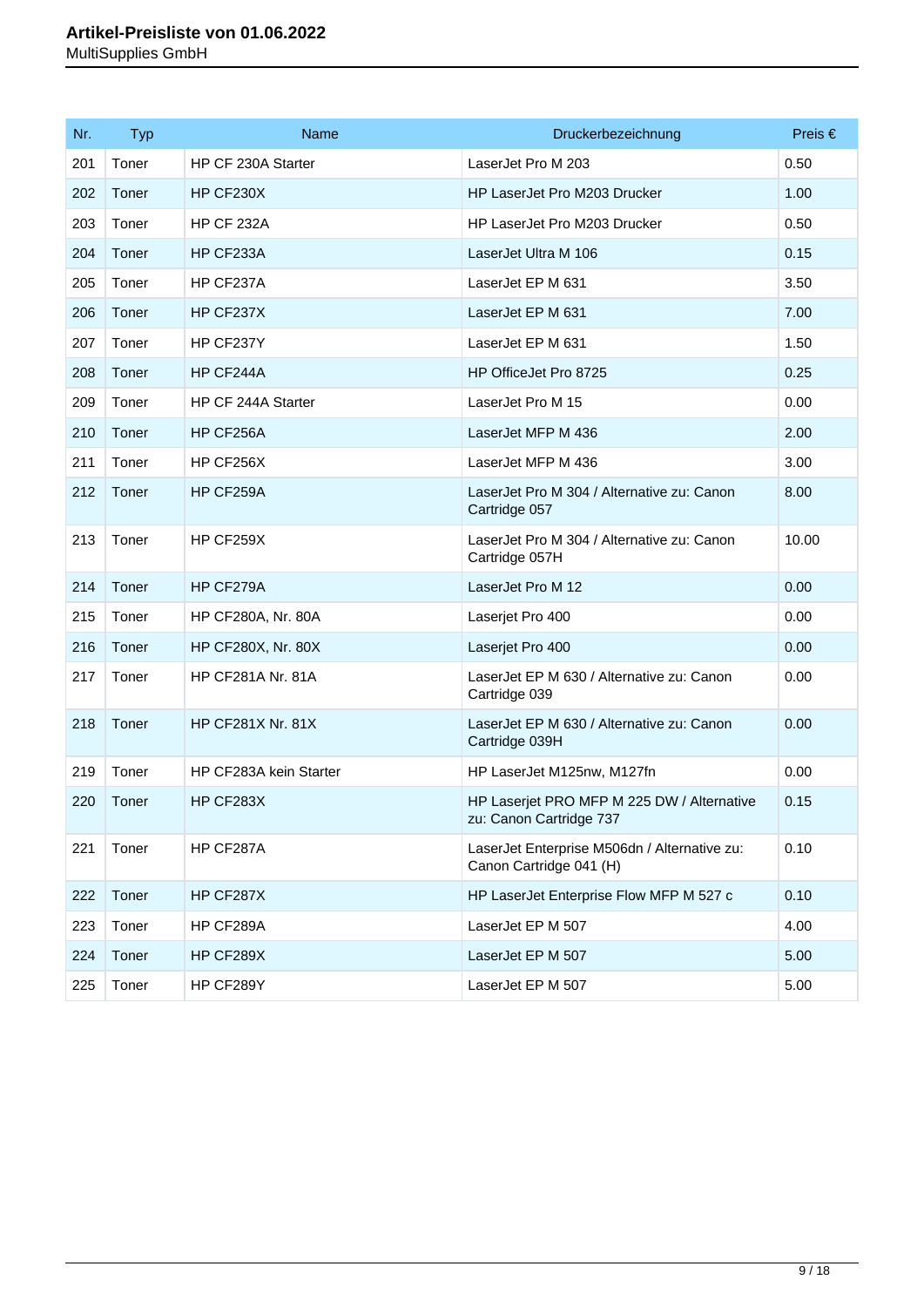| Nr. | <b>Typ</b> | Name                                                     | Druckerbezeichnung                                                                        | Preis $\in$ |
|-----|------------|----------------------------------------------------------|-------------------------------------------------------------------------------------------|-------------|
| 226 | Toner      | HP CF294A                                                | LaserJet Pro M 118                                                                        | 0.50        |
| 227 | Toner      | HP CF294X                                                | LaserJet Pro M 118                                                                        | 1.00        |
| 228 | Toner      | <b>HP CF300A Nr. 827a</b>                                | LaserJet EP M 880                                                                         | 0.00        |
| 229 | Toner      | <b>HP CF310A Nr. 826a</b>                                | LaserJet EP M 855                                                                         | 0.00        |
| 230 | Toner      | HP CF320-23A Nr.652A alle Farben, kein<br><b>Starter</b> | LaserJet EP M 680                                                                         | 0.00        |
| 231 | Toner      | <b>HP CF320X Nr. 653X</b>                                | LaserJet EP M 680                                                                         | 0.00        |
| 232 | Toner      | <b>HP CF325X Nr. 25x</b>                                 | LaserJet EP M 806, 830                                                                    | 0.00        |
| 233 | Toner      | <b>HP CF330X Nr. 654X</b>                                | Color LaserJet M 651                                                                      | 0.00        |
| 234 | Toner      | <b>HP CF331A Nr.826A</b>                                 | LaserJet EP M 855                                                                         | 0.00        |
| 235 | Toner      | HP CF350-53A Nr.130A alle Farben kein<br>Starter         | Color LaserJet M 176                                                                      | 0.25        |
| 236 | Toner      | HP CF350-53A Nr. 130A alle Farben<br><b>Starter</b>      | Color LaserJet M 176                                                                      | 0.25        |
| 237 | Toner      | HP CF360-63A Nr.508A alle Farben                         | Color LaserJet M 552 / Alternative zu: Canon<br>Cartridge 040H                            | 0.10        |
| 238 | Toner      | HP CF360-63X Nr. 508X alle Farben                        | Color LaserJet M 552 / Alternative zu: Canon<br>Cartridge 040                             | 0.10        |
| 239 | Toner      | HP CF380-83A alle Farben                                 | LaserJet Pro MFP 476                                                                      | 0.25        |
| 240 | Toner      | <b>HP CF380X Nr. 312X</b>                                | LaserJet Pro MFP 476                                                                      | 0.25        |
| 241 | Toner      | HP CF400-03A Nr. 201A alle Farben, kein<br>Starter       | Color LaserJet Pro M 250 / Alternative zu: Canon<br>Cartridge 045 (H)                     | 0.50        |
| 242 | Toner      | HP CF 400 A Starter                                      | LaserJet Pro M 250                                                                        | 0.15        |
| 243 | Toner      | HP CF400-03X Nr. 201X alle Farben, kein<br>Starter       | Color LaserJet Pro M 250                                                                  | 0.25        |
| 244 | Toner      | HP CF410-13A alle Farben kein Starter                    | HP Color LaserJet - Serie: Laserjet PRO M 450 /<br>Alternative zu Canon Cartridge 046 (H) | 0.25        |
| 245 | Toner      | HP CF 410-13A alle Farben Starter                        | LaserJet Pro M 450                                                                        | 0.15        |
| 246 | Toner      | HP CF410-13X alle Farben kein Starter                    | Color Laserjet PRO M 452 DN                                                               | 0.00        |
| 247 | Toner      | <b>HP CF450A-453A</b>                                    | HP Color LaserJet Enterprise M652n                                                        | 1.50        |
| 248 | Toner      | HP CF460x-463X                                           | HP Color LaserJet Enterprise M652n                                                        | 0.50        |
| 249 | Toner      | <b>HP CF470X-473X</b>                                    | Color LaserJet Enterprise M681                                                            | 2.00        |
| 250 | Toner      | HP CF530A-533A                                           | HP Color LaserJet Pro MFP M180n                                                           | 0.50        |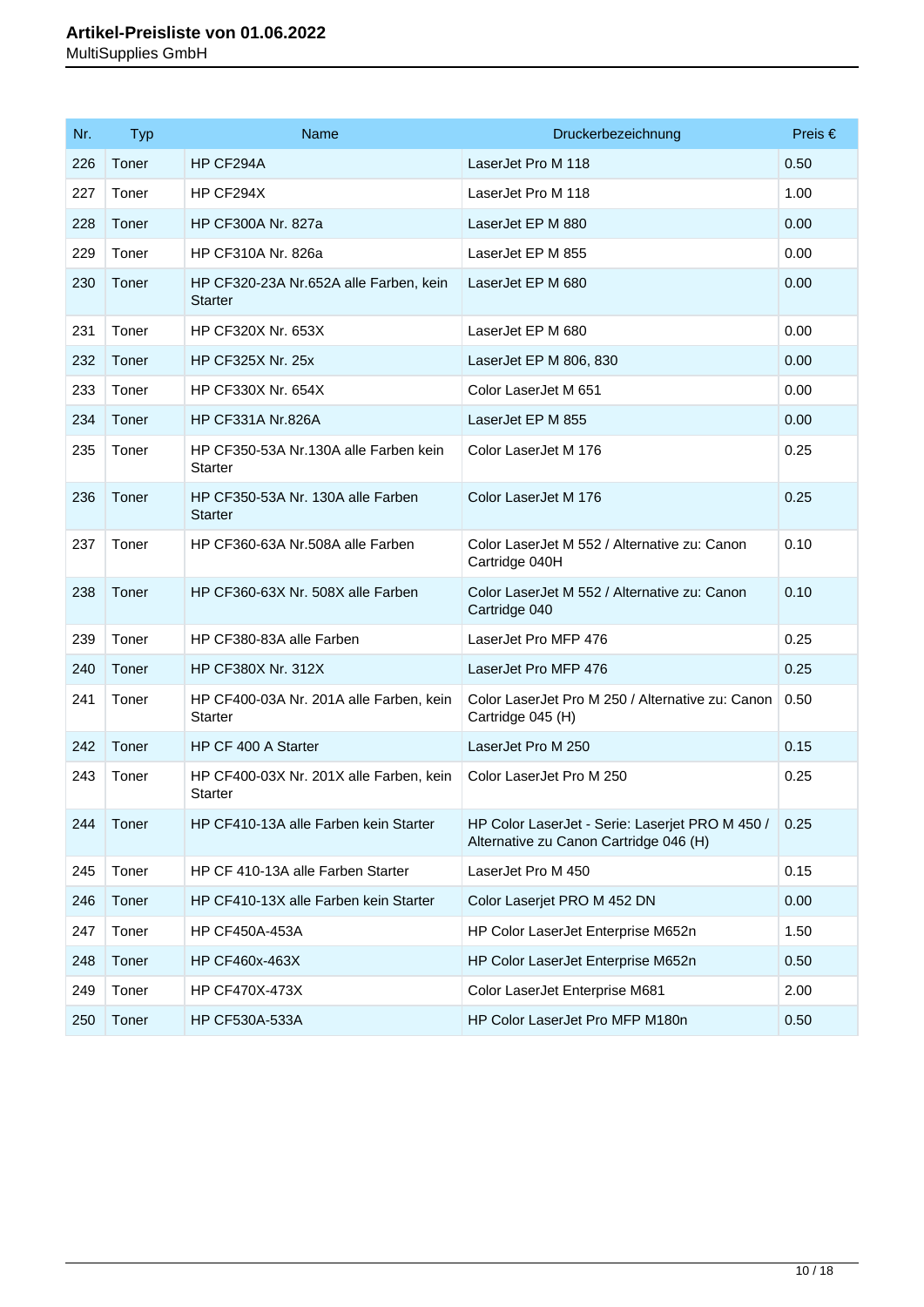| Nr. | <b>Typ</b> | <b>Name</b>               | Druckerbezeichnung                                            | Preis $\epsilon$ |
|-----|------------|---------------------------|---------------------------------------------------------------|------------------|
| 251 | Toner      | HP CF530-33A Starter      | Color LaserJet Pro M 180                                      | 0.50             |
| 252 | Toner      | <b>HP CF540A-543A</b>     | HP Color LaserJet Pro M254dw                                  | 0.50             |
| 253 | Toner      | HP CF 540A-543A Starter   | LaserJet Pro M254dw                                           | 0.50             |
| 254 | Toner      | <b>HP CF540X-543X</b>     | HP Color LaserJet Pro M254dw                                  | 0.50             |
| 255 | Toner      | HP CF 540X - 543X Starter | LaserJet Pro M254dw                                           | 0.50             |
| 256 | Toner      | HP Q1338A Nr. 38A         | LaserJet 4200                                                 | 0.50             |
| 257 | Toner      | HP Q1339A Nr. 39A         | LaserJet 4300                                                 | 0.00             |
| 258 | Toner      | <b>HP Q2612A Nr. 12A</b>  | LaserJet 1010, 1012                                           | 0.00             |
| 259 | Toner      | HP Q5942A Nr. 42A         | LaserJet 4250, 4350                                           | 0.50             |
| 260 | Toner      | HP Q5942X Nr. 42X         | LaserJet 4250, 4350                                           | 0.50             |
| 261 | Toner      | HP Q5945A Nr. 45A         | LaserJet 4345                                                 | 0.00             |
| 262 | Toner      | HP Q5949A Nr. 49A         | LaserJet 1320                                                 | 0.00             |
| 263 | Toner      | HP Q5949X Nr. 49X         | LaserJet 1320                                                 | 0.00             |
| 264 | Toner      | HP Q5950-53A alle Farben  | Color LaserJet 4700                                           | 4.50             |
| 265 | Toner      | HP Q6000-03A alle Farben  | Color LaserJet 2600                                           | 0.20             |
| 266 | Toner      | HP Q6460-63A alle Farben  | Color LaserJet 4730                                           | 4.50             |
| 267 | Toner      | HP Q6470-73A alle Farben  | Color LaserJet 3600                                           | 0.00             |
| 268 | Toner      | HP Q6511X Nr. 11X         | LaserJet 2410, 2430 / Alternative zu: Canon<br>Cartridge 710H | 0.00             |
| 269 | Toner      | <b>HP Q7516A Nr. 16A</b>  | LaserJet 5200 / Alternative zu: Canon Cartridge<br>509        | 0.25             |
| 270 | Toner      | HP Q7551X Nr. 51X         | LaserJet M 3027, 3035                                         | 0.00             |
| 271 | Toner      | HP Q7553X Nr. 53X         | LaserJet P 2015                                               | 0.00             |
| 272 | Toner      | HP Q7560-63A alle Farben  | Color LaserJet 3000                                           | 0.00             |
| 273 | Toner      | <b>HP Q7570A Nr. 70A</b>  | LaserJet M 5025, 5035                                         | 0.25             |
| 274 | Toner      | HP Q7581A alle Farben     | Color LaserJet 3800                                           | 0.00             |
| 275 | Toner      | HP W1106A Nr. 106a        | LaserJet MFP 170                                              | 0.15             |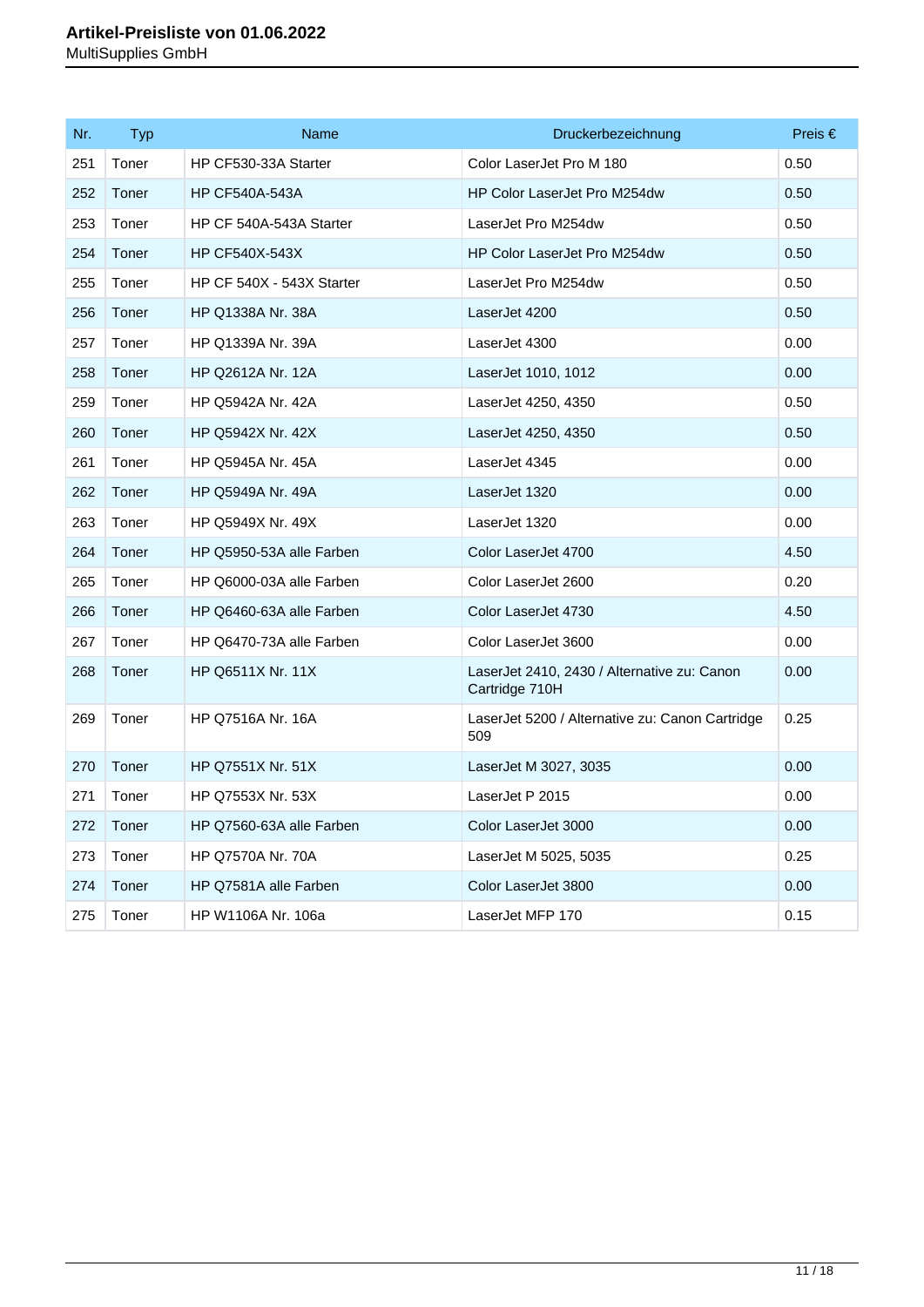| Nr. | <b>Typ</b> | <b>Name</b>                | Druckerbezeichnung                                                                                         | Preis $\in$ |
|-----|------------|----------------------------|------------------------------------------------------------------------------------------------------------|-------------|
| 276 | Toner      | <b>HP W1470A Nr 147A</b>   |                                                                                                            | 1.50        |
| 277 | Toner      | HP W1470X Nr 147X          |                                                                                                            | 1.50        |
| 278 | Toner      | HP W1470Y Nr 147Y          |                                                                                                            | 1.50        |
| 279 | Toner      | HP W2000A - W2003A Nr 658A |                                                                                                            | 2.00        |
| 280 | Toner      | HP W2000X - W2003X Nr 658X |                                                                                                            | 3.00        |
| 281 | Toner      | HP W2010a - W2013A Nr 659A |                                                                                                            | 2.00        |
| 282 | Toner      | HP W2010X - W2013X Nr 659X |                                                                                                            | 3.00        |
| 283 | Toner      | HP W2210-13 A              | HP Color LaserJet Pro M 255 dw; HP Color<br>LaserJet Pro M 255 nw; HP Color LaserJet Pro<br>MFP M 283 fdw; | 3.00        |
| 284 | Toner      | HP W2210-13X               | HP Color LaserJet Pro M 255 dw; HP Color<br>LaserJet Pro MFP M 283 fdn; HP Color LaserJet<br>Pro MFP M 28  | 4.00        |
| 285 | Toner      | HP W2410A - W2413A Nr216A  |                                                                                                            | 4.00        |
| 286 | Toner      | Kyocera TK-110             | FS 720, 820, 920                                                                                           | 0.00        |
| 287 | Toner      | Kyocera TK-1110            | FS 1040                                                                                                    | 0.00        |
| 288 | Toner      | Kyocera TK-1115            | FS 1041, 1220                                                                                              | 0.00        |
| 289 | Toner      | Kyocera TK-1120            | FS 1025                                                                                                    | 0.00        |
| 290 | Toner      | Kyocera TK-1125            | FS 1061                                                                                                    | 0.00        |
| 291 | Toner      | Kyocera TK-1130            | FS 1030, 1130                                                                                              | 0.00        |
| 292 | Toner      | Kyocera TK-1140            | FS 1035, 1135                                                                                              | 0.00        |
| 293 | Toner      | Kyocera TK-1150            | Ecosys M 2135                                                                                              | 0.25        |
| 294 | Toner      | Kyocera TK-1160            | Ecosys M 2040                                                                                              | 0.25        |
| 295 | Toner      | Kyocera TK-1170            | Ecosys M 2040                                                                                              | 0.25        |
| 296 | Toner      | Kyocera TK-120             | FS 1030                                                                                                    | 0.00        |
| 297 | Toner      | Kyocera TK-130             | FS 1300                                                                                                    | 0.00        |
| 298 | Toner      | Kyocera TK-140             | <b>FS 1100</b>                                                                                             | 0.00        |
| 299 | Toner      | Kyocera TK-150 alle Farben | FS-C 1020 MFP                                                                                              | 1.00        |
| 300 | Toner      | Kyocera TK-160             | <b>FS1120D</b>                                                                                             | 0.00        |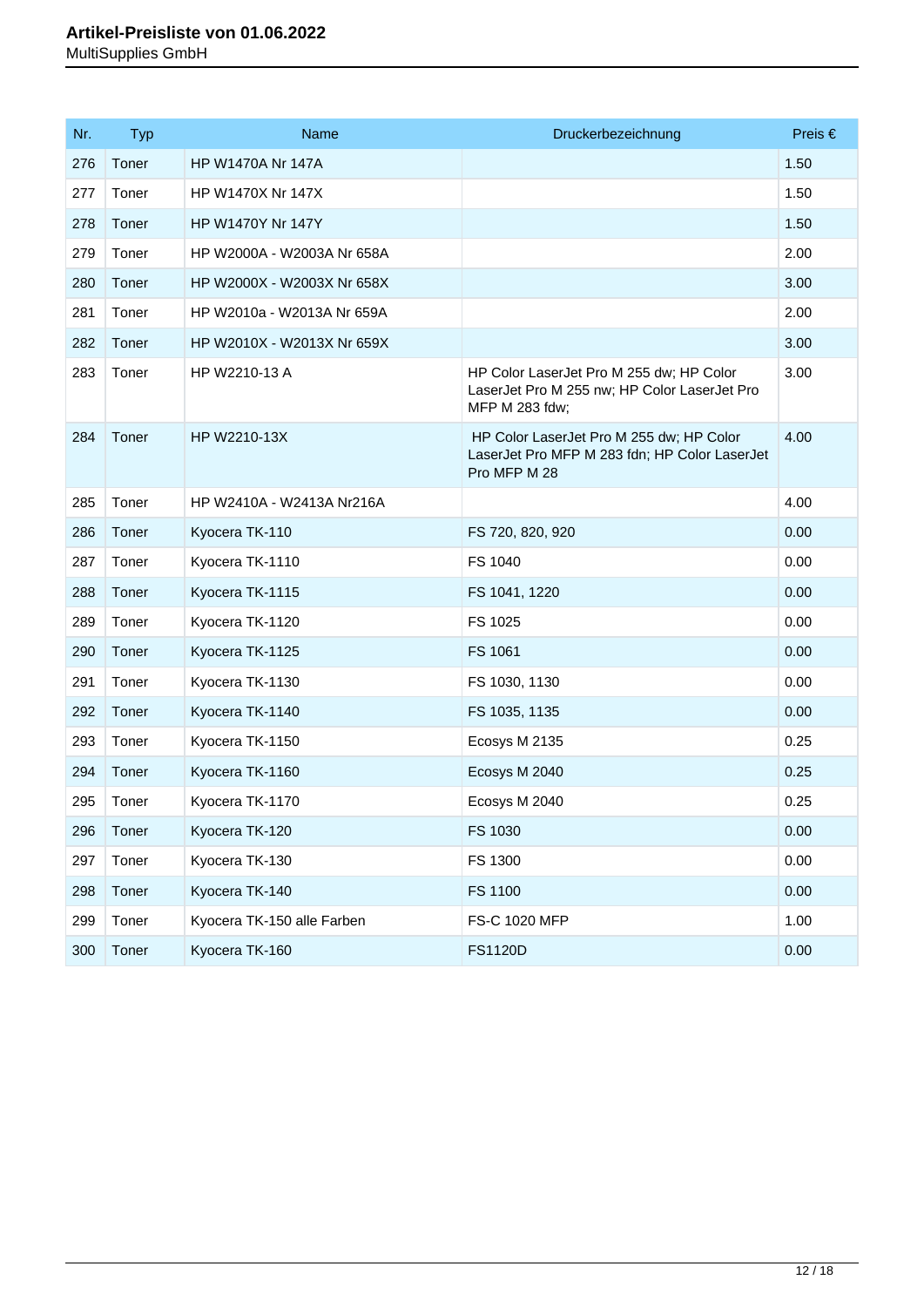| Nr. | Typ   | <b>Name</b>                | Druckerbezeichnung                  | Preis € |
|-----|-------|----------------------------|-------------------------------------|---------|
| 301 | Toner | Kyocera TK-170             | <b>FS1320D</b>                      | 0.00    |
| 302 | Toner | Kyocera TK-310             | Kyocera Systemen FS-2000D           | 0.00    |
| 303 | Toner | Kyocera TK-3100            | FS 2100                             | 0.00    |
| 304 | Toner | Kyocera TK-3110            | FS 4100                             | 0.00    |
| 305 | Toner | Kyocera TK-3130            | FS 4200, 4300                       | 0.00    |
| 306 | Toner | Kyocera TK-3150            | Ecosys M 3040 / 3540                | 0.00    |
| 307 | Toner | Kyocera TK-3160            | Ecosys P 300 Serie                  | 0.00    |
| 308 | Toner | Kyocera TK-3170            | Ecosys P 300 Serie                  | 0.00    |
| 309 | Toner | Kyocera TK-3190            | Ecosys P 300 Serie                  | 0.00    |
| 310 | Toner | Kyocera TK-320             | Kyocera Systemen FS-3900DN          | 0.00    |
| 311 | Toner | Kyocera TK-340             | FS 2020 D                           | 0.00    |
| 312 | Toner | Kyocera TK-350             | <b>FS 3920 DN</b>                   | 0.00    |
| 313 | Toner | Kyocera TK-360             | FS 4020                             | 0.00    |
| 314 | Toner | Kyocera TK-5140            | KYOCERA Laser Printer ECOSYS M 6030 | 0.00    |
| 315 | Toner | Kyocera TK-5150            | KYOCERA Laser Printer ECOSYS M 6035 | 0.00    |
| 316 | Toner | Kyocera TK-5160            | Ecopsys P 7040                      | 0.00    |
| 317 | Toner | Kyocera TK-5220            | Ecosys M 5521                       | 0.10    |
| 318 | Toner | Kyocera TK-5230            | Ecosys M 5521                       | 0.10    |
| 319 | Toner | Kyocera TK-5240            | Ecosys M 5526                       | 0.10    |
| 320 | Toner | Kyocera TK-5270            |                                     | 1.50    |
| 321 | Toner | Kyocera TK-5280            |                                     | 1.50    |
| 322 | Toner | Kyocera TK-5290            | Ecosys 7240                         | 0.10    |
| 323 | Toner | Kyocera TK-540             | Kyocera System FS-C5100DN           | 0.00    |
| 324 | Toner | Kyocera TK-560 alle Farben | FS-C 5300, 5350                     | 0.00    |
| 325 | Toner | Kyocera TK-570 alle Farben | FS-C 5400                           | 0.00    |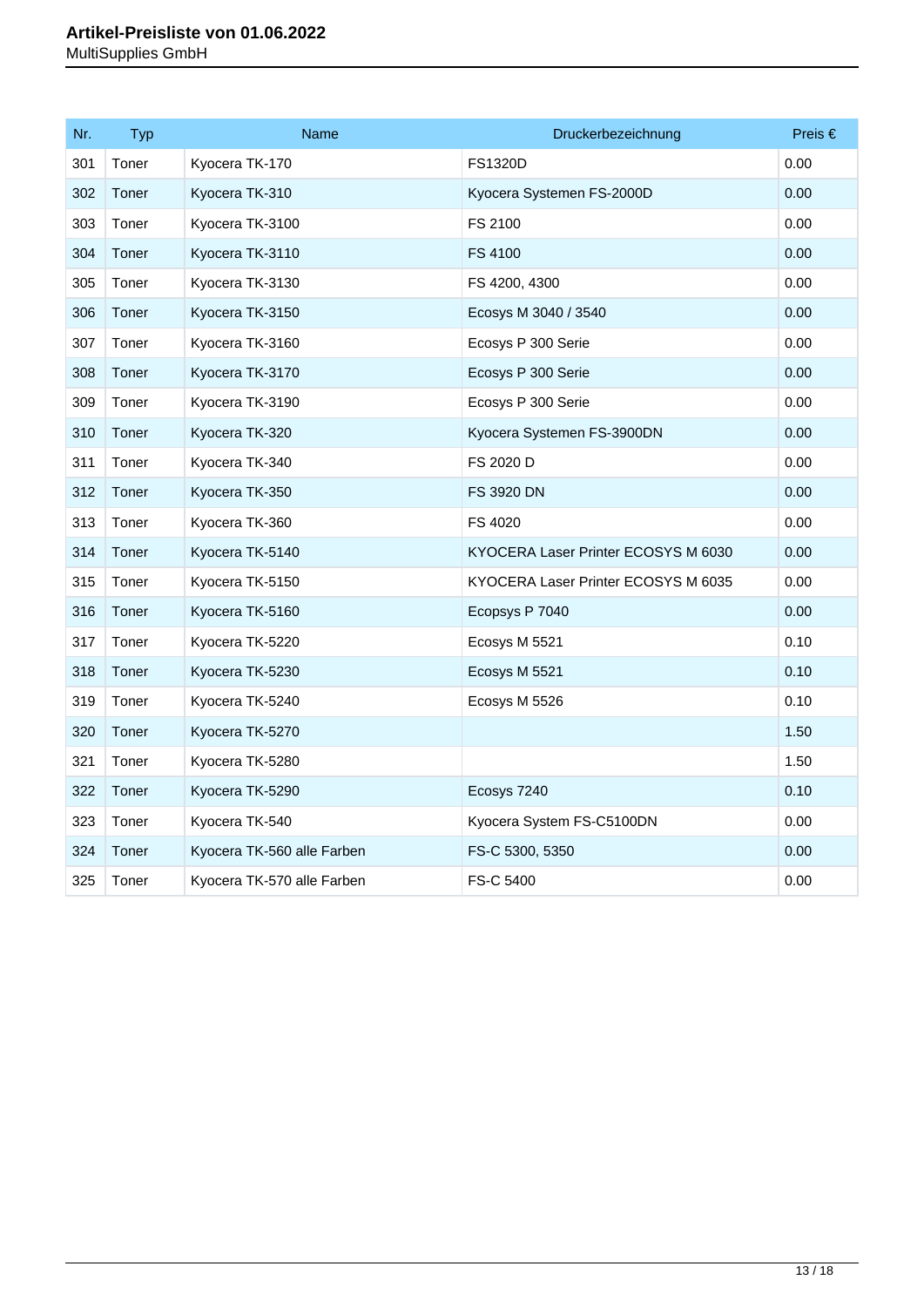| Nr. | <b>Typ</b> | Name                       | Druckerbezeichnung         | Preis $\in$ |
|-----|------------|----------------------------|----------------------------|-------------|
| 326 | Toner      | Kyocera TK-580 alle Farben | FS-C 5150                  | 0.00        |
| 327 | Toner      | Kyocera TK-590 alle Farben | FS-C 2026, 2126, 2526      | 0.00        |
| 328 | Toner      | Kyocera TK-820 alle Farben | FS-C 8100                  | 0.00        |
| 329 | Toner      | Kyocera TK-825 alle Farben | KM-C 2520, 3225            | 0.00        |
| 330 | Toner      | Kyocera TK-855 alle Farben | Taskalfa 400               | 0.00        |
| 331 | Toner      | Kyocera TK-880 alle Farben | FS-C 8500                  | 0.00        |
| 332 | Toner      | Kyocera TK-895 alle Farben | FS-C 8020, 8025            | 0.00        |
| 333 | Toner      | Lexmark 0E250A11E, A21E    | Optra E 250, E 350         | 0.00        |
| 334 | Toner      | Lexmark 0E360H11E, H21E    | Optra E 360/ E 460/ E 260  | 0.00        |
| 335 | Toner      | Lexmark 0T650A11E, A21E    | Optra T 650, T 652, T 654  | 0.00        |
| 336 | Toner      | Lexmark 12016SE            | Optra E 120                | 0.00        |
| 337 | Toner      | Lexmark 12A7360, 62, 65    | Optra T 630, T 632         | 0.00        |
| 338 | Toner      | Lexmark 12A8400, 05        | Optra E 330, E 332         | 0.00        |
| 339 | Toner      | Lexmark 12A8420, 25        | Optra T 430                | 0.00        |
| 340 | Toner      | Lexmark 20K0500 - 503      | Optra C 510                | 0.00        |
| 341 | Toner      | Lexmark 20K1400 - 403      | Optra C 510                | 0.00        |
| 342 | Toner      | Lexmark 50F2H00, 502H      | MS 310, 410, 610           | 0.25        |
| 343 | Toner      | Lexmark 52D2H00, 522H      | MS 810, 811, 812           | 0.25        |
| 344 | Toner      | Lexmark 60F2H00, 602H      | MX 310, 410, 510           | 0.25        |
| 345 | Toner      | Lexmark 62D2H00 - 0DE      | MX 710, 810                | 0.25        |
| 346 | Toner      | Lexmark 64015HA, SA        | Optra T 640, T 642         | 0.10        |
| 347 | Toner      | Lexmark 70C0H10 - 70C2HY0  | CS310, CS410, CX310, CX410 | 0.00        |
| 348 | Toner      | OKI 09004079               | B 6300                     | 0.00        |
| 349 | Toner      | OKI 09004391               | B 2500                     | 0.50        |
| 350 | Toner      | OKI 43979002 Trommel       | B 400, B 410               | 0.00        |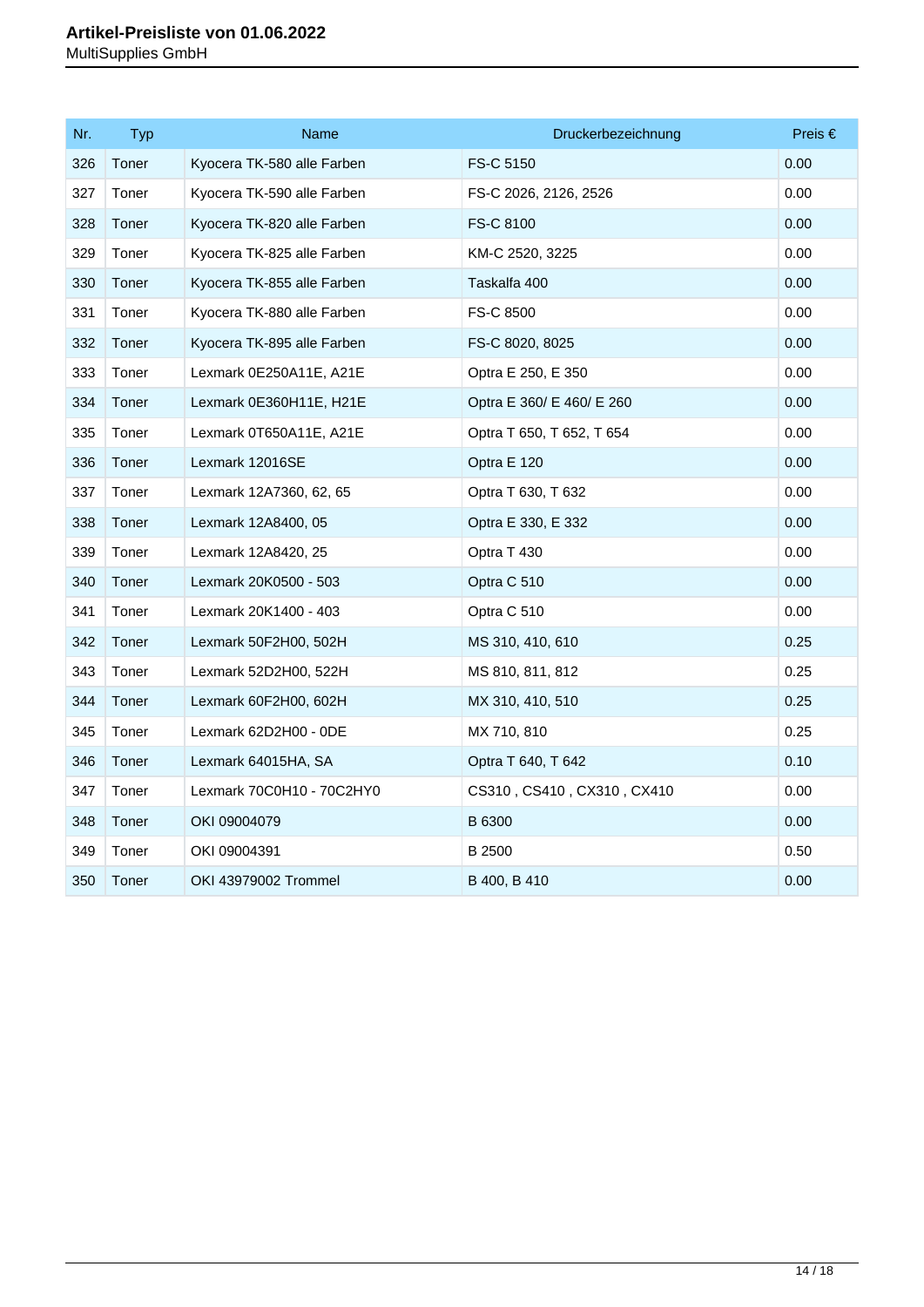| Nr. | <b>Typ</b> | Name                                | Druckerbezeichnung               | Preis $\in$ |
|-----|------------|-------------------------------------|----------------------------------|-------------|
| 351 | Toner      | OKI 44315305 alle Farben            | C 610                            | 0.00        |
| 352 | Toner      | OKI 44318605 alle Farben            | C 710, C 711                     | 0.00        |
| 353 | Toner      | OKI 44469722 alle Farben            | C 510                            | 0.00        |
| 354 | Toner      | OKI 44469804                        | <b>B</b> 510                     | 0.00        |
| 355 | Toner      | OKI 44574302 Trommel                | B 411, B 431                     | 1.00        |
| 356 | Toner      | OKI 44574702                        | B 411, B 431                     | 0.25        |
| 357 | Toner      | OKI 09004078, 79 Toner              | B 6300                           | 0.00        |
| 358 | Toner      | OKI Typ C8 Toner                    | C 5600, 5700                     | 0.00        |
| 359 | Toner      | OKI Typ C9 Trommel                  | C 3300, 3400                     | 0.00        |
| 360 | Toner      | OKI Typ C9 Toner                    | C 3300, 3400                     | 0.00        |
| 361 | Toner      | Ricoh 402810                        | Aficio SP 4100, 4110             | 0.25        |
| 362 | Toner      | Ricoh 406052 alle Farben            | Aficio SP C220, SP C221          | 1.00        |
| 363 | Toner      | Ricoh 406479 alle Farben            | Aficio SP C310, SP C311          | 1.00        |
| 364 | Toner      | Ricoh 411073, Type 1255D            | Aficio FX 12                     | 0.00        |
| 365 | Toner      | Ricoh 413196                        | Aficio SP 1000, Fax 1140L, 1180L | 1.00        |
| 366 | Toner      | Ricoh 430351 Type-1260D alle Farben | Aficio Fax 3310, 3320            | 0.00        |
| 367 | Toner      | Ricoh 430475, Type 1275D            | Aficio FX 16, Fax 1130L, 1170L   | 0.00        |
| 368 | Toner      | Ricoh 430244, Type 1435D            | Fax 1800L, 1900L, 2000L, 3900L   | 0.00        |
| 369 | Toner      | Samsung CLP-500D5                   | CLP-500, 550                     | 0.00        |
| 370 | Toner      | Samsung CLP-510D3                   | <b>CLP-510</b>                   | 0.00        |
| 371 | Toner      | Samsung CLP-600A                    | <b>CLP 600</b>                   | 0.00        |
| 372 | Toner      | Samsung CLP-600SE                   | <b>CLP-600</b>                   | 0.00        |
| 373 | Toner      | Samsung CLP-C350A alle Farben       | CLP-350                          | 0.00        |
| 374 | Toner      | Samsung CLP-K300A alle Farben       | CLP-300                          | 0.00        |
| 375 | Toner      | Samsung CLP-X600A alle Farben       | CLP-610, 660                     | 0.00        |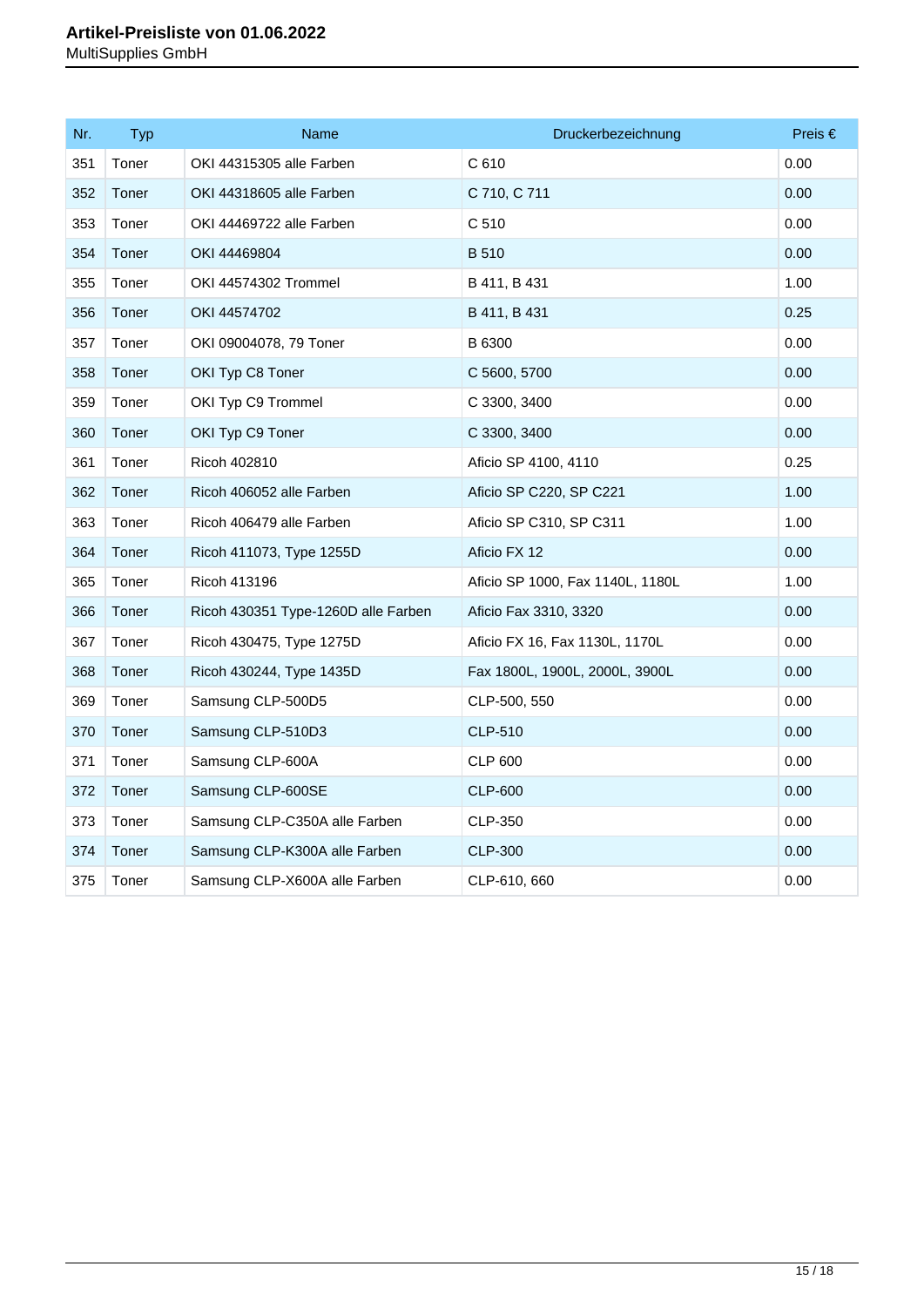| Nr. | Typ   | <b>Name</b>                   | Druckerbezeichnung                 | Preis € |
|-----|-------|-------------------------------|------------------------------------|---------|
| 376 | Toner | Samsung CLP-X660A alle Farben | CLP-610, 660                       | 0.00    |
| 377 | Toner | Samsung CLT-R406 Trommel      | Xpress C410W, Xpress C460W Trommel | 0.25    |
| 378 | Toner | Samsung CLT-R407/SEE Trommel  | CLP 320, 325, CLX 3185 Trommel     | 0.25    |
| 379 | Toner | Samsung CLT-R409/SEE Trommel  | CLP-310, 315 Trommel               | 0.25    |
| 380 | Toner | Samsung CLT-X404S             | ProXpress C 430/480                | 0.00    |
| 381 | Toner | Samsung CLT-X406S             | CLX-3305 / CLX-3300                | 0.00    |
| 382 | Toner | Samsung CLT-X4072 alle Farben | CLP-320, 325, CLX 3185             | 0.00    |
| 383 | Toner | Samsung CLT-X4092 alle Farben | CLP-310, 315                       | 0.00    |
| 384 | Toner | Samsung CLT-X 503L            | SL-C3010ND, C3060FR                | 0.00    |
| 385 | Toner | Samsung CLT-X504S alle Farben | <b>CLP 415</b>                     | 0.00    |
| 386 | Toner | Samsung CLT-X505L             | ProXpress C2600                    | 0.00    |
| 387 | Toner | Samsung CLT-X506l alle Farben | CLX 6260 CLP 680                   | 0.00    |
| 388 | Toner | Samsung CLT-X5082             | CLP 620, 670                       | 0.00    |
| 389 | Toner | Samsung CLT-X 603L            | Samsung ProXpress C 4010           | 0.00    |
| 390 | Toner | Samsung CLT-X6092 alle Farben | <b>CLP-770</b>                     | 0.00    |
| 391 | Toner | Samsung CLX-K8380 alle Farben | CLX-8380                           | 0.00    |
| 392 | Toner | Samsung CLX-K8385 alle Farben | CLX-8385                           | 0.00    |
| 393 | Toner | Samsung ML-1210D3             | ML-1210, 1430                      | 0.00    |
| 394 | Toner | Samsung ML-1520D3             | ML-1520                            | 0.00    |
| 395 | Toner | Samsung ML-1610D2             | ML-1610, 1615                      | 0.00    |
| 396 | Toner | Samsung ML-1650D8             | ML-1650, 1653                      | 0.00    |
| 397 | Toner | Samsung ML-1710D3             | ML-1710, 1750                      | 0.00    |
| 398 | Toner | Samsung ML-2010D3             | ML-2010, 2510, 2570, 2571          | 0.00    |
| 399 | Toner | Samsung ML-2150D8             | ML-2150, 2152                      | 0.00    |
| 400 | Toner | Samsung ML-2250D5             | ML-2250, 2251                      | 0.00    |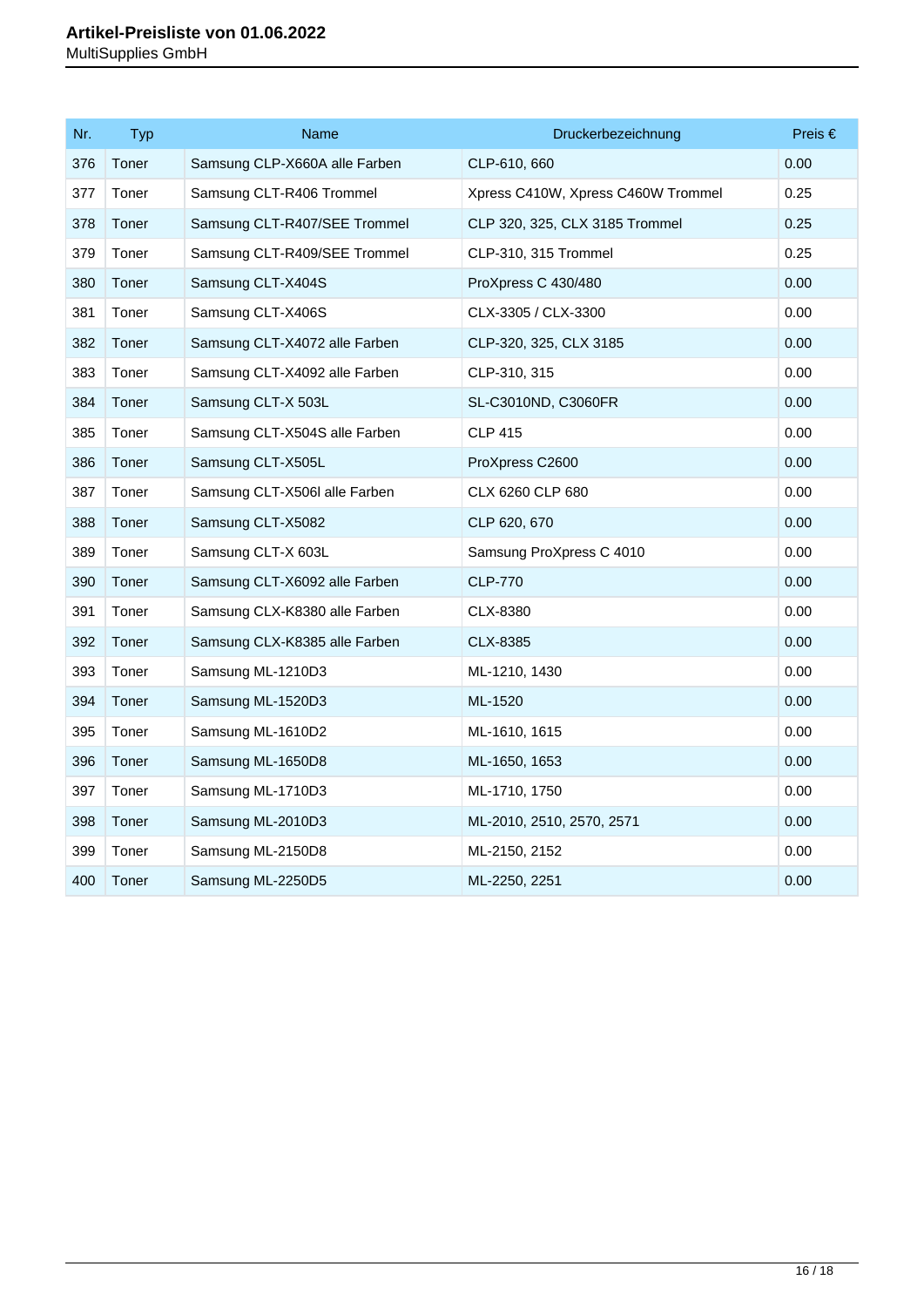| Nr. | Typ   | <b>Name</b>                         | Druckerbezeichnung        | Preis € |
|-----|-------|-------------------------------------|---------------------------|---------|
| 401 | Toner | Samsung ML-2550DA                   | ML-2550, 2551, 2552       | 0.00    |
| 402 | Toner | Samsung ML-3560D6                   | ML-3560, 3561             | 0.00    |
| 403 | Toner | Samsung ML-4500D3                   | ML-4500, 4600             | 0.00    |
| 404 | Toner | Samsung ML-5000D5                   | ML-5000, 5050, 5100, 5500 | 0.00    |
| 405 | Toner | Samsung ML-6060D6                   | ML-6040, 6060             | 0.00    |
| 406 | Toner | Samsung MLD-1630A                   | ML-1630                   | 0.00    |
| 407 | Toner | Samsung MLD-2850 A,B, kein starter  | ML-2850, 2851             | 0.00    |
| 408 | Toner | Samsung MLD-3050A/B                 | ML-3050, 3051             | 0.00    |
| 409 | Toner | Samsung MLD-3470A/B                 | ML-3470, 3471             | 0.00    |
| 410 | Toner | Samsung MLD-4550A/B                 | ML-4050, 4551             | 0.00    |
| 411 | Toner | Samsung MLT-D101S                   | ML 2160, 2165             | 0.00    |
| 412 | Toner | Samsung MLT-D103 L, S               | ML 2950, 2955             | 0.00    |
| 413 | Toner | Samsung MLT-D1042S                  | ML-1660, 1665, 1666       | 0.00    |
| 414 | Toner | Samsung MLT-D1052L kein starter     | ML-1910, 1915             | 0.00    |
| 415 | Toner | Samsung MLT-D1082S                  | ML-1640, 2240             | 0.00    |
| 416 | Toner | Samsung MLT-D1092 S                 | <b>SCX 4300</b>           | 0.00    |
| 417 | Toner | Samsung MLT-D111S                   | ProXpress M 2020          | 0.00    |
| 418 | Toner | Samsung MLT-D116 L                  | SL-M 2625, 2825           | 0.00    |
| 419 | Toner | Samsung MLT-D117S                   | SCX 4650, 4655            | 0.00    |
| 420 | Toner | Samsung MLT-D201L                   | <b>SLM4030DN</b>          | 0.00    |
| 421 | Toner | Samsung MLT-D201S                   | <b>SLM4030DN</b>          | 0.00    |
| 422 | Toner | Samsung MLT-D203 E,L                | SL-M 3820, 4070           | 0.00    |
| 423 | Toner | Samsung MLT-D204 L                  | SL-M 3325, 4025           | 0.00    |
| 424 | Toner | Samsung MLT-D205 L, S, kein Starter | ML 3310, 3710             | 0.00    |
| 425 | Toner | Samsung MLT-D2082 L,S               | <b>SCX 5635</b>           | 0.00    |